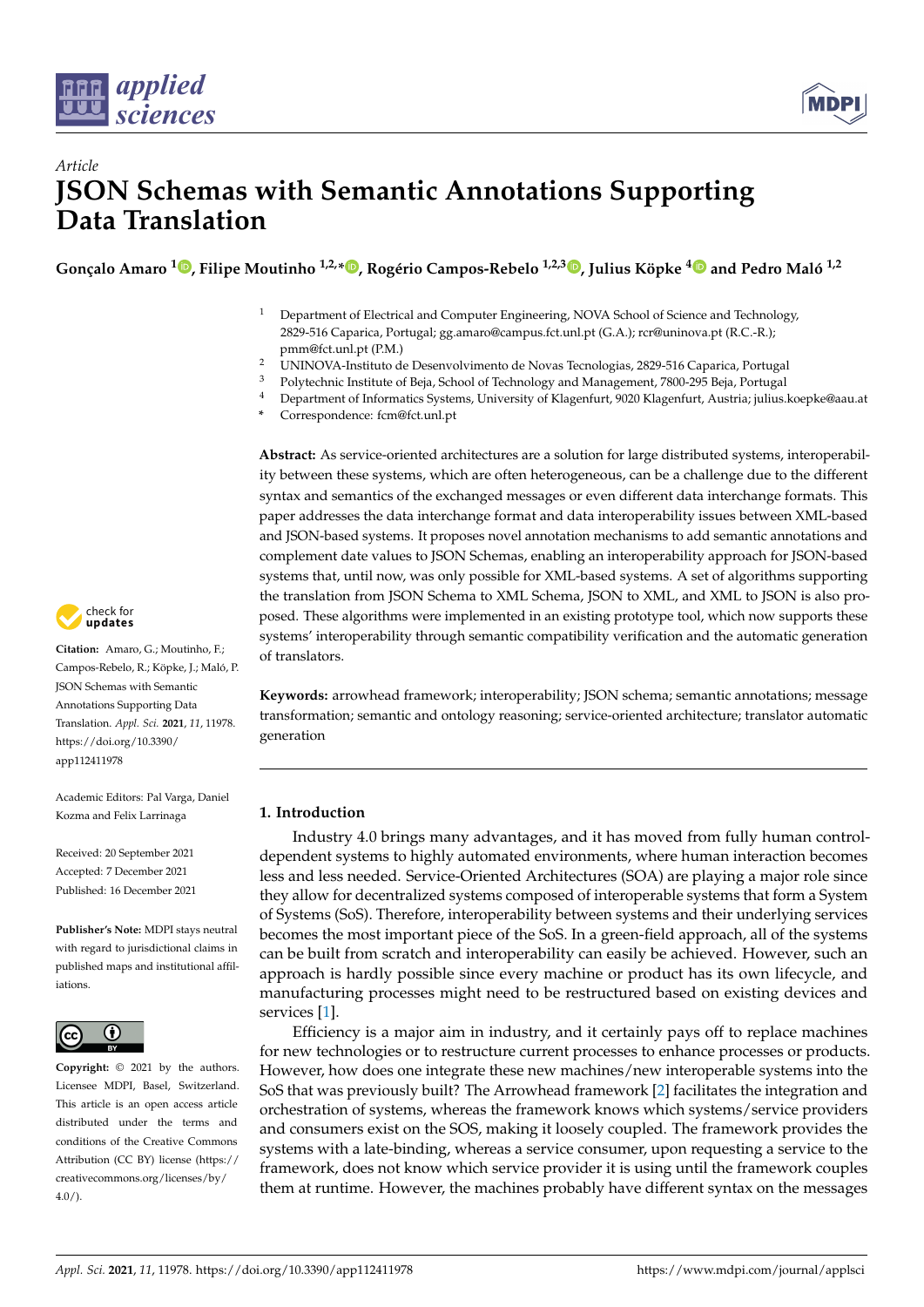sent or even a different communication language (semantic and syntactical interoperability issues [\[3\]](#page-20-2)). It can be a management subject to have all of these interoperability issues in mind for every new interaction, or it can be optimized to automatically translate every provider/consumer pair. However, how can these semantic and syntactical interoperability issues be solved automatically?

A solution for semantic and data interoperability has been proposed in  $[4,5]$  $[4,5]$ , which consists of automatically generating a translator for different XML (Extensible Markup Language) speaking machines (provider-to-consumer communication) based on metadata inserted on their schemas in the form of semantic annotations. Semantic annotations are inserted following the SAWSDL (Semantic Annotations for Web Services Description Language) standard [\[6\]](#page-20-5), using the extension attribute "modelReference" with annotation paths [\[7\]](#page-20-6). SAWSDL is a specification that allows for introducing semantic annotations into the WSDL or XML Schema (XSD), whereas annotation paths enhance their expressiveness. In [\[5\]](#page-20-4), methods to group semantic annotations and to add complement data values were proposed to solve ambiguities and to provide additional data required by the consumers. Additionally, in [\[5\]](#page-20-4), a tool named TAG-Tool was used to verify XML-based system compatibility as well as to automatically generate translators to support their interaction.

What if the messages that are sent and that can be received by machines, besides having different parameter names and/or structures (although having similar semantics), also have different data interchange formats, for example, JSON (JavaScript Object Notation) and XML; how does one solve this syntactical interoperability issue? Generic translations from JSON to XML and vice-versa do not ensure that provider messages are translated to messages that the consumers can understand. To ensure this, generating custom translators based on their schemas is required. To provide meta-data about JSON messages and XML messages, annotated JSON Schemas and XML Schemas should be used. Thus far, there is no standard or recommendation method for inserting semantic annotations or complement data values in JSON Schemas, such as in XML Schemas.

This paper has two main contributions: methods for adding semantic annotations and complement data values to JSON Schemas, and a set of algorithms that support data and meta-data translation. We propose an algorithm to translate annotated JSON Schemas to annotated XSDs and algorithms to convert from JSON to XML and from XML to JSON. These algorithms were implemented in the TAG-Tool [\[5\]](#page-20-4), which now automatically generates translators to support the data translation between two systems that can use the same data format (both using JSON or XML) or not (provider using JSON/XML and consumer using XML/JSON).

This article is structured into nine sections. After the Introduction, the related work is presented in Section [2,](#page-1-0) followed by an introduction on the Arrowhead Framework and the original TAG-Tool (Section [3\)](#page-4-0). For extending the expressiveness of legacy systems using JSON, a method for introducing semantic annotations and complement data values to JSON schemas is proposed in Section [4.](#page-6-0) A translation method for translating JSON Schemas to XML Schemas is presented in Section [5,](#page-10-0) and JSON to XML and XML to JSON translation methods are presented in Section [6.](#page-14-0) The previous version of the TAG-Tool was extended with the use of the proposed annotation mechanisms and translation methods, as presented in Section [7;](#page-17-0) the new TAG-Tool architecture was introduced, bringing data translation supported by JSON Schemas and automatic translator generation to support the translation of JSON to JSON, JSON to XML, and XML to JSON messages. The evaluation of the work is presented in Section [8,](#page-19-0) whilst the conclusions on the proposals are presented in Section [9.](#page-20-7)

## <span id="page-1-0"></span>**2. Related Work**

## *2.1. Background*

Web Services [\[8](#page-20-8)[,9\]](#page-20-9) provide syntactic interoperability [\[3\]](#page-20-2) and allow developers to easily build systems based on various existing services. Such services can be arbitrary applications, including IoT devices. However, due to heterogeneous message formats and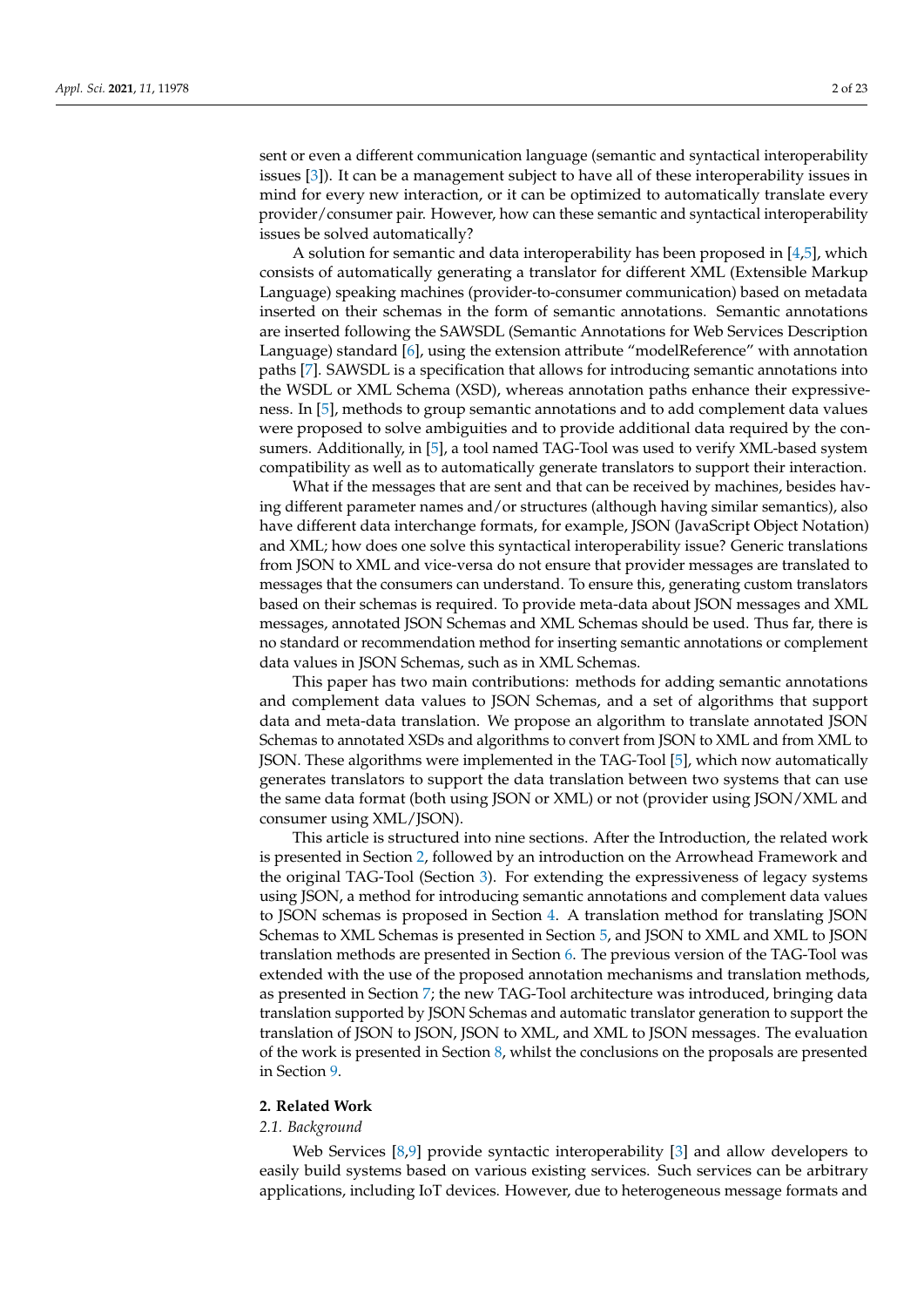the lack of semantic interoperability [\[3\]](#page-20-2), the integration of services is typically a manual task. Human developers infuse their knowledge with creating the correct mapping between applications and services in their code. In a setting such as the Arrowhead Framework, this is an unacceptable burden, and methods for the seeming less interoperation are required. A key feature is to automatically translate messages in the format provided by some service to the format required by some consumer (or vice versa). However, creating such translators requires knowledge about the semantics of the exchanged messages. The works in [\[4](#page-20-3)[,5\]](#page-20-4) present a method for providing the required semantics within the Arrowhead Framework by using lightweight ontology-based semantic annotations. There is a large body of research on the annotation of instance documents with approaches such as [\[10](#page-20-10)[–13\]](#page-20-11). In contrast, we apply semantic annotations on the schema level. Schema-level annotations have the advantage that existing services (e.g., IoT devices such as temperature sensors) do not need to be changed. Instead, only annotated schemas for the message format need to be provided. However, the existing approach within the Arrowhead project [\[4](#page-20-3)[,5\]](#page-20-4) is restricted to XML and the XML Schema and does not yet support the annotation and translation of JSON [\[14\]](#page-21-0)-based messages, which we tackle in this paper.

The annotation method for the XML Schema applied within the Arrowhead Framework is based on SAWSDL [\[6\]](#page-20-5) and Annotation Paths [\[7](#page-20-6)[,15](#page-21-1)[–17\]](#page-21-2). SAWSDL is a W3C recommendation for the semantic annotation of Web Service Descriptions (WSDL [\[18\]](#page-21-3)) and XML Schema [\[19\]](#page-21-4). SAWSDL allows us to include semantic annotations within the schema by using additional attributes for schema nodes. For mapping XML instance documents to ontologies, the two extension attributes lifting mappings and lowering mappings are used. Both refer to URIs containing scripts in arbitrary languages (typically XSLT or XQuery) that either translate the corresponding XML fragments of schema instances to a semantic representation such as RDF (lifting mapping) or that translate the semantic representation back to the XML representation (lowering mapping). This approach was proposed by the W3C for the enactment of services. It is very expressive, but it comes with a toll on scalability, maintainability, and ease of use for annotators. A more declarative and lightweight approach is provided by SAWSDL's ModelReference extension attribute. Model References connect XML Schema elements, types, or attribute declarations with named semantic concepts of some semantic model. Model References were proposed to assist Service Discovery and not primarily for the translation of messages or enactment of services. However, these lightweight annotations have several benefits: They can easily be applied by developers and provide benefits in terms of scalability and maintainability. Following a traditional matching and mapping workflow in the spirit of the Clio System [\[20\]](#page-21-5), they can also be used for the generation of transformations scripts with existing mapping systems [\[21](#page-21-6)[,22\]](#page-21-7) based on the foundations of data exchange [\[23\]](#page-21-8). However, the restriction of annotations to named concepts of a reference ontology comes with a toll on expressiveness. It requires an ontology containing one concept for each (potentially) annotated schema element. Such an ontology unlikely exists and therefore needs to be created during annotation, leading to an additional burden for annotators. To overcome this issue, Annotation Paths [\[7](#page-20-6)[,15](#page-21-1)[–17\]](#page-21-2) were proposed. When annotating a schema with Annotation Paths, path expressions are inserted as values for Model Reference attributes. These path expressions are composed of ontology concepts and properties of OWL [\[24\]](#page-21-9) ontologies. Matching approaches for annotation paths [\[17,](#page-21-2)[25\]](#page-21-10) automatically translate the path expressions to complex description logic concepts and perform the matching based on ontological relations between these concepts. In [\[17\]](#page-21-2) Annotation Path based matching was shown to provide superior matching quality compared with model references pointing to single concepts of a reference ontology and with traditional matching approaches such as [\[26](#page-21-11)[–31\]](#page-21-12).

Annotation paths were initially used as an additional source of knowledge for matching systems. Therefore, matchers such as [\[17](#page-21-2)[,25\]](#page-21-10) apply heuristics based on the structure of schemes or annotations to resolve ambiguities between semantically identical schema elements. Annotation paths can directly resolve a wide range of schema mismatches, as classified in [\[32\]](#page-21-13). However, mismatches requiring value transformations or the intro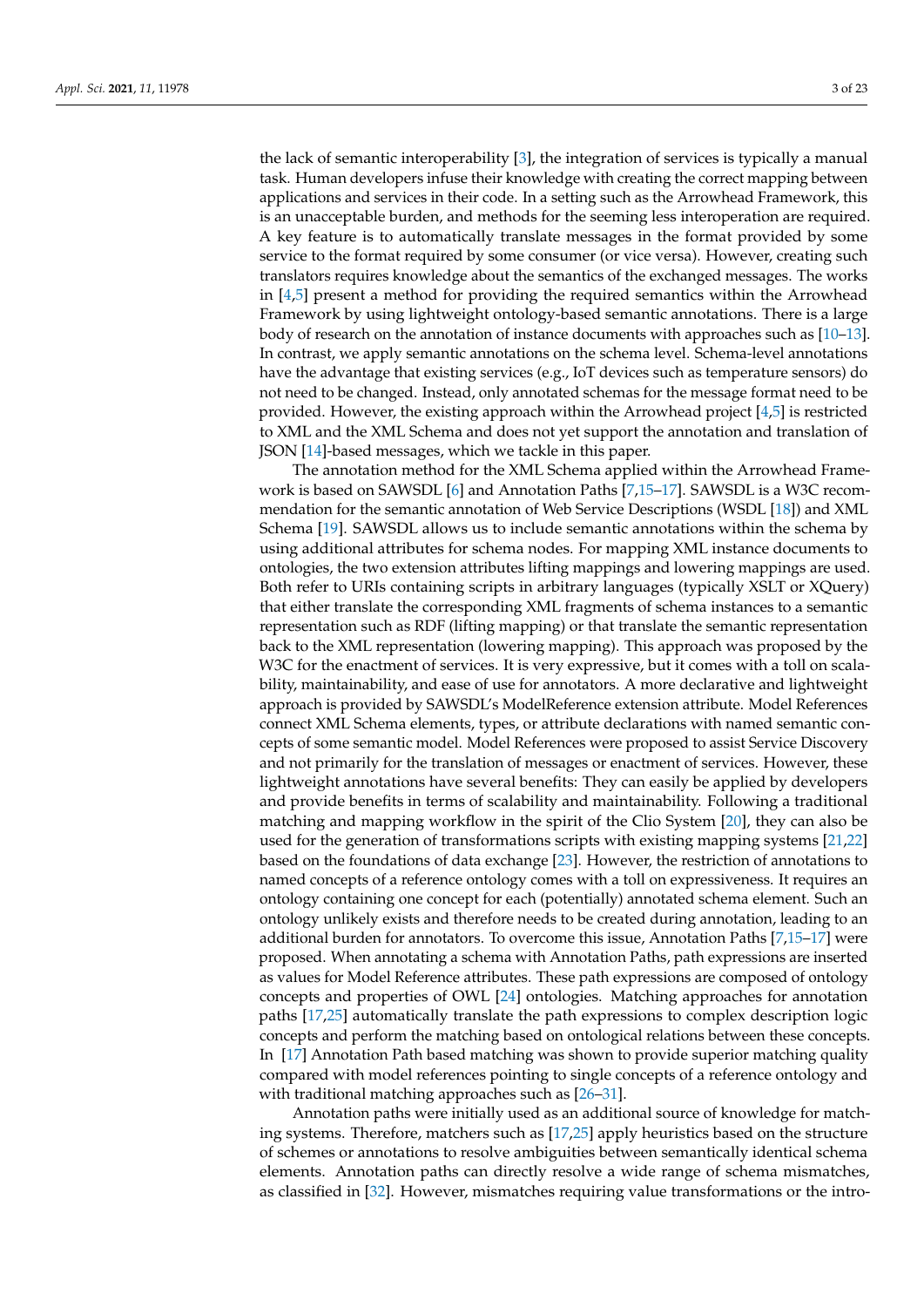duction of additional values are resolved generically using so-called matching templates. Matching templates contain arbitrary data transformation functions with annotated inputs and outputs.

An extended variant of the original Annotation Paths [\[7\]](#page-20-6), following the rules described in [\[33\]](#page-21-14), was proposed for the Arrowhead Framework [\[5\]](#page-20-4). It allows for resolving typical mismatches between IoT devices solely on the annotation level without requiring annotation templates or heuristics. In particular, the following extensions were integrated:

*Complement Data Values:* In the IoT domain, often, specific static data values (e.g., the location of a sensor) are relevant for some consumers but are not included in the messages provided by the services. Such coverage mismatches [\[32\]](#page-21-13) are addressed in [\[4](#page-20-3)[,5\]](#page-20-4) by providing these data within the annotated schema of the sensor.

*Group identifiers:* Ambiguities between schema elements with the same annotations are addressed in [\[4,](#page-20-3)[5\]](#page-20-4).

#### *2.2. Schema-Level Annotations and Annotations of Web Services*

Other declarative annotation methods for message schemas include works such as [\[34\]](#page-21-15) and [\[35\]](#page-21-16). The work in [\[34\]](#page-21-15) proposes semantic annotations for RDFs Schemas to generate lifting/lower mappings for the translation of RDF instances to/from instances of the reference Ontology. The structure of the annotations is similar to the basic structure of the Annotation Path. An external annotation method for DTDs rather than XML Schema is presented in [\[35\]](#page-21-16).

Traditional XML-based Web Services use the SOAP protocol [\[8\]](#page-20-8) and are based on the XML Stack. Message formats for inputs and outputs are defined using XML Schema. Descriptions about possible operations, inputs, and outputs can be provided using WSDL descriptions. These services provide machine-readable descriptions supporting automatic late-binding. However, the semantic interoperability issue is not solved. Therefore, methods for their semantic annotation were introduced with methods such as SAWSDL [\[6\]](#page-20-5), OWL-S [\[36\]](#page-21-17), and WSMO [\[37\]](#page-21-18).

While XML-Based Web Services can provide arbitrary remote procedure calls, REST [\[9\]](#page-20-9) based Web Services are restricted to implementations following the REST principles. While in general not being restricted to specific message formats, REST services today typically use the JavaScript Object Notation [\[14\]](#page-21-0) or short JSON as their message format. These services typically lack an explicit schema. Service descriptions are limited to human-readable HTML documentations. Since these documents are not machine-readable, various efforts for the semantic annotation of these documents using instance-level annotations [\[13\]](#page-20-11) were made in approaches such as [\[38](#page-21-19)[–42\]](#page-22-0).

An alternative approach for solving semantic interoperability issues of services is to annotate JSON messages rather than message schemas or service descriptions. Such annotations can be realized with the JSON-LD [\[43\]](#page-22-1) standard. JSON-LD documents can directly be translated to RDF and thus allow for seamless integration with the world of linked data. While JSON-LD should resolve many interoperability issues of Web Services in the future, it cannot easily be integrated into existing collaborations as addressed by the Arrowhead Framework, where existing and immutable services provided by IoT devices exchanging plain JSON or XML messages need to interoperate. However, interesting future work is the automatic translation of messages of these services to JSON-LD documents based on the proposed annotation method.

Finally, a third variant for adding semantics to REST-based services or APIs was proposed in [\[44\]](#page-22-2). It aims to describe inputs, outputs, preconditions, and effects (OWLS-Like IOPEs) in the form of specific JSON-LD documents. For defining inputs and outputs, a 1:1 relation between JSON keywords and ontology concepts or properties is assumed. Since this assumption is hardly realistic also, methods for mapping service-specific ontologies to other ontologies are proposed. However, the paper does not cover message transformations, and there is no indication that the approach can provide the required knowledge for the generation of transformation in the case of non 1:1 cases. The approach cannot be applied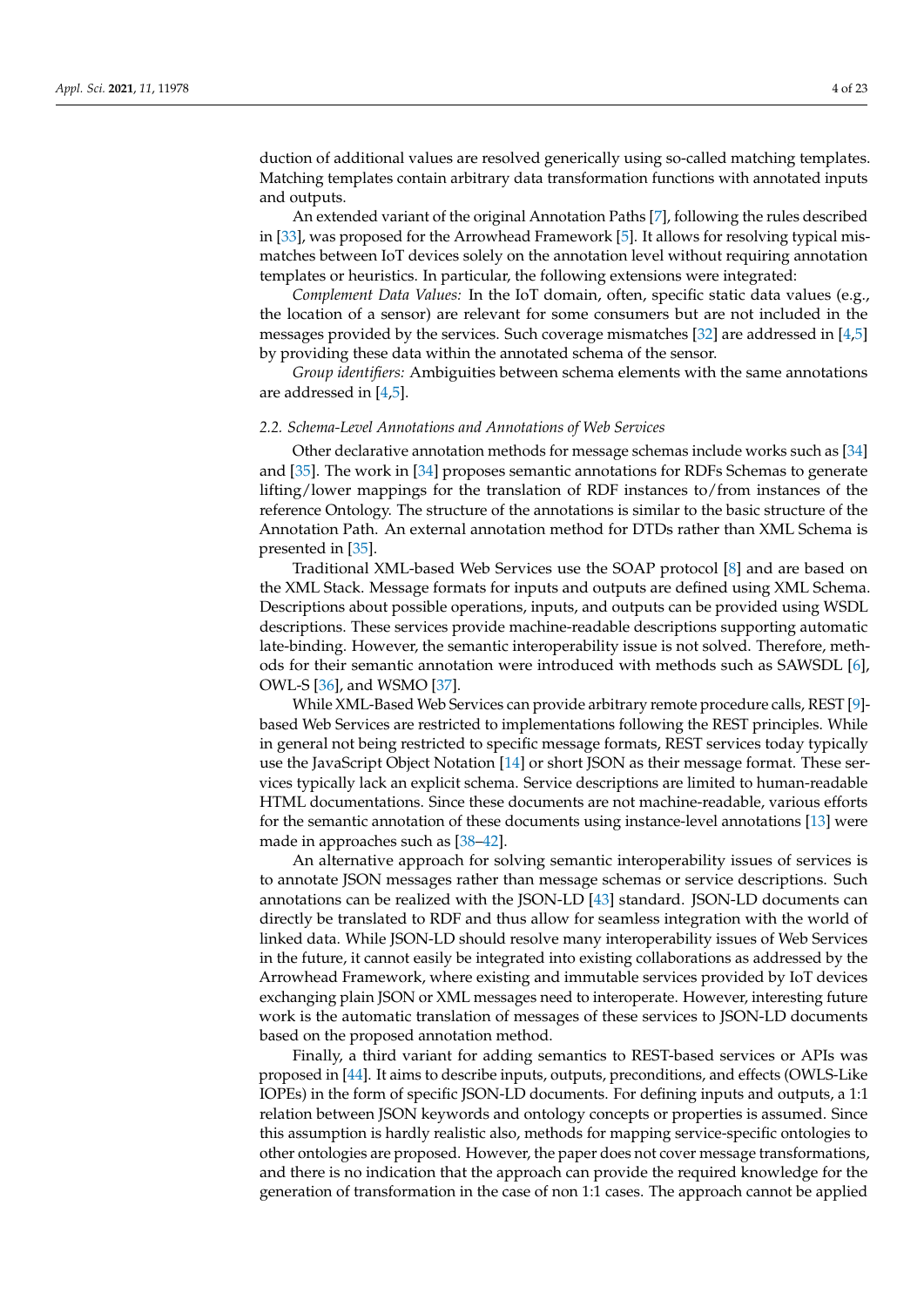to the Arrowhead framework as we seek for the inter-operation of all combinations of JSON and XML-based services.

To the best of our knowledge, there is no approach for the semantic annotation of message schemas for JSON messages with the appropriate expressiveness for supporting the automatic generation of translators between heterogeneous systems or services. Therefore, we propose an annotation method for JSON Schema based on an expressive and still light-weight annotation method for XML Schemas. We apply the approach in the Arrowhead Framework, supporting the successful interoperation of heterogeneous services no matter if they require JSON or XML messages.

## <span id="page-4-0"></span>**3. Arrowhead Framework and TAG-Tool**

Arrowhead Framework [\[2\]](#page-20-1) is a SOA framework addressing IoT (Internet of Things) based automation. It was created in the Arrowhead project [\[45\]](#page-22-3) and continued being developed under other European projects as Productive4.0 project [\[46\]](#page-22-4) and Arrowhead-Tools project [\[47\]](#page-22-5) (ongoing project). Arrowhead framework supports the interaction between application services, supported by a set of core services included in the framework. These core services allow the Arrowhead Framework to support the exchange of information between application services. It helps a consumer find a provider that provides a particular service that the consumer needs. The main Core Services, also presented in Figure [1,](#page-4-1) are as follows:

- **Service Registry (SR)**, which allows a provider to register a certain service that becomes available in a framework;
- **Service Discovery (SD)**, which allows a consumer to find the available service instance(s);
- **Orchestration (ORC)**, which allows a consumer to find which service instance(s) it shall consume; and
- **Authorization (AUT)**, which permits the provider to verify that the consumer is allowed to consume the required service.

<span id="page-4-1"></span>

**Figure 1.** Arrowhead framework core services and application services.

A method in which a consumer and a provider can communicate through the Arrowhead framework can be described in the following six steps. A provider starts communicating with the Service Registry to register a service **(1)**. This communication makes that service available in the Arrowhead framework and informs Arrowhead that this provider provides that service. When a consumer needs a service, it communicates with Service Discovery **(2)**, asking if there are providers that offer that service. If it receives a positive response, the consumer can communicate with the orchestration **(3)**. Next, the orchestration analyzes all providers that offer the service and selects which one is better to offer the desired service to this specific consumer. The consumer already has all of the information that allows it to interact directly with the provider. Therefore, the consumer sends a direct request message to the provider's address **(4)** asking for the service. When the provider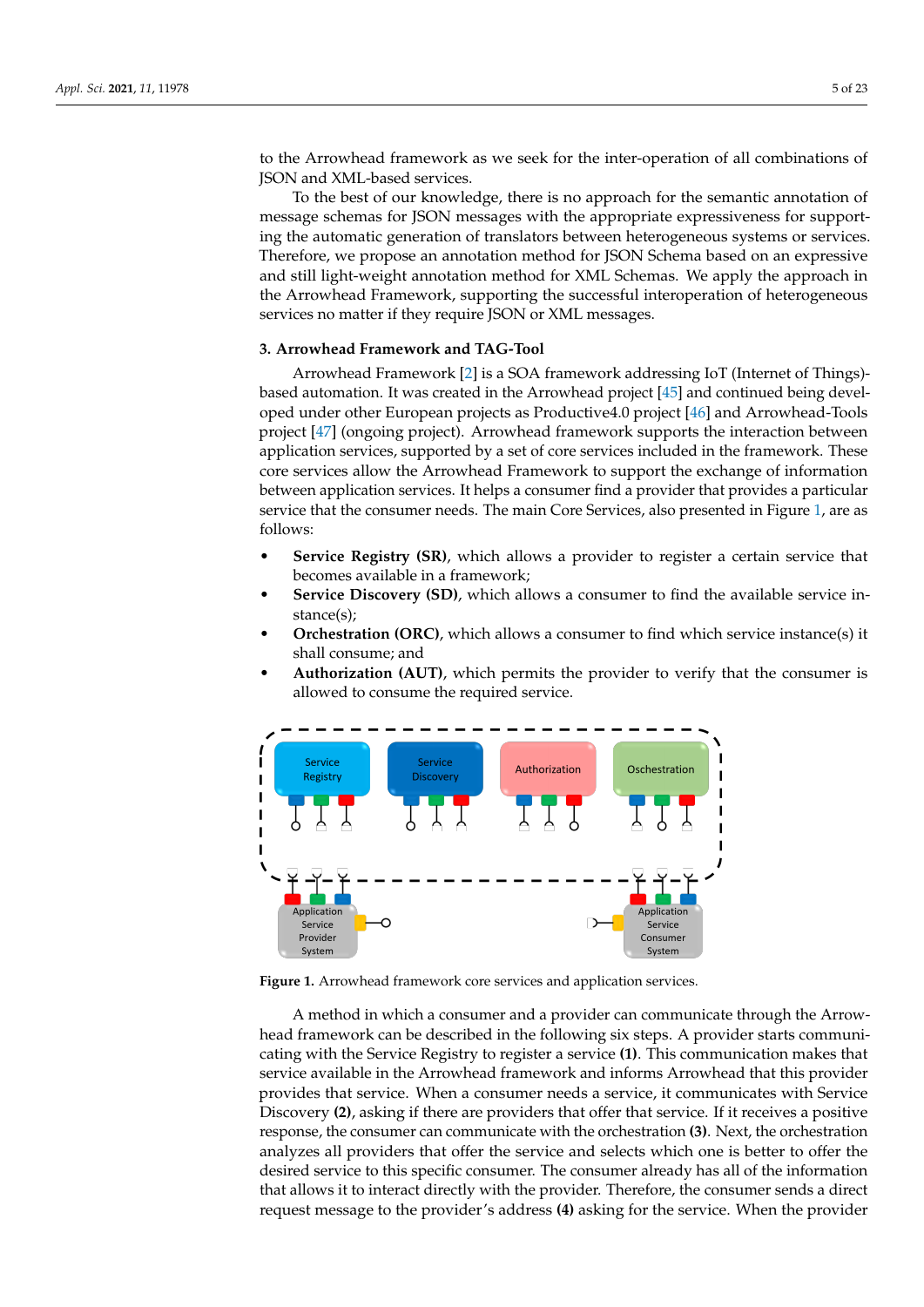receives the request from the consumer, it may send a message to the authorization asking if it can communicate with the consumer **(5)**. If yes, the provider answers the consumer request, sending a direct message to the consumer with the information related to the requested service **(6)**. All of this communication works properly if the consumer and the provider can understand each other. However, if they do not understand each other, then the direct exchange of information between them is impossible. In such cases, the orchestration would have to consider which systems manage to understand each other, or else, the consumer would have to ask the arrowhead framework for new providers until it finds one with which it could communicate.

The introduction of a translator in the communication between the provider and the consumer (Figure [2\)](#page-5-0) may enable the interaction between heterogeneous systems, allowing them to understand each other. However, this solution presents a problem. It is necessary to provide translators between all consumer/provider pairs. This should not be accomplished in a tedious, cost-intensive, and error-prone manual task. To deal with this problem, an approach that supports the automatic generation of translators, based on their annotated metadata and a reference ontology, was proposed in  $[4,5]$  $[4,5]$ . This approach is presented in Figure [3.](#page-5-1) The algorithm analyzes the metadata from the consumer and the provider, semantically annotated with a reference ontology and—if possible returns an automatically generated translator. A tool was developed (available online at <http://gres.uninova.pt/tag/> accessed on 14 September 2021, based on this approach. The tag-tool is a semantic interoperability-focused tool that is capable of enabling the communication between semantically compatible and syntactically incompatible XML providers and consumers. It gives them syntactical interoperability through a generated XSLT translator, based on its metadata with semantic annotations to a reference ontology [\[4\]](#page-20-3). The execution of this tool is described in [\[5\]](#page-20-4) and follows the architecture described in Figure [3.](#page-5-1)

<span id="page-5-0"></span>

**Figure 2.** A translator supporting the interaction between heterogeneous applications services.

<span id="page-5-1"></span>

**Figure 3.** System architecture.

An up-to-date overview of the annotation rules that allows for a smooth behavior of this translation tool prototype was proposed in [\[33\]](#page-21-14) and should be followed to ensure the success of provider–consumer translations.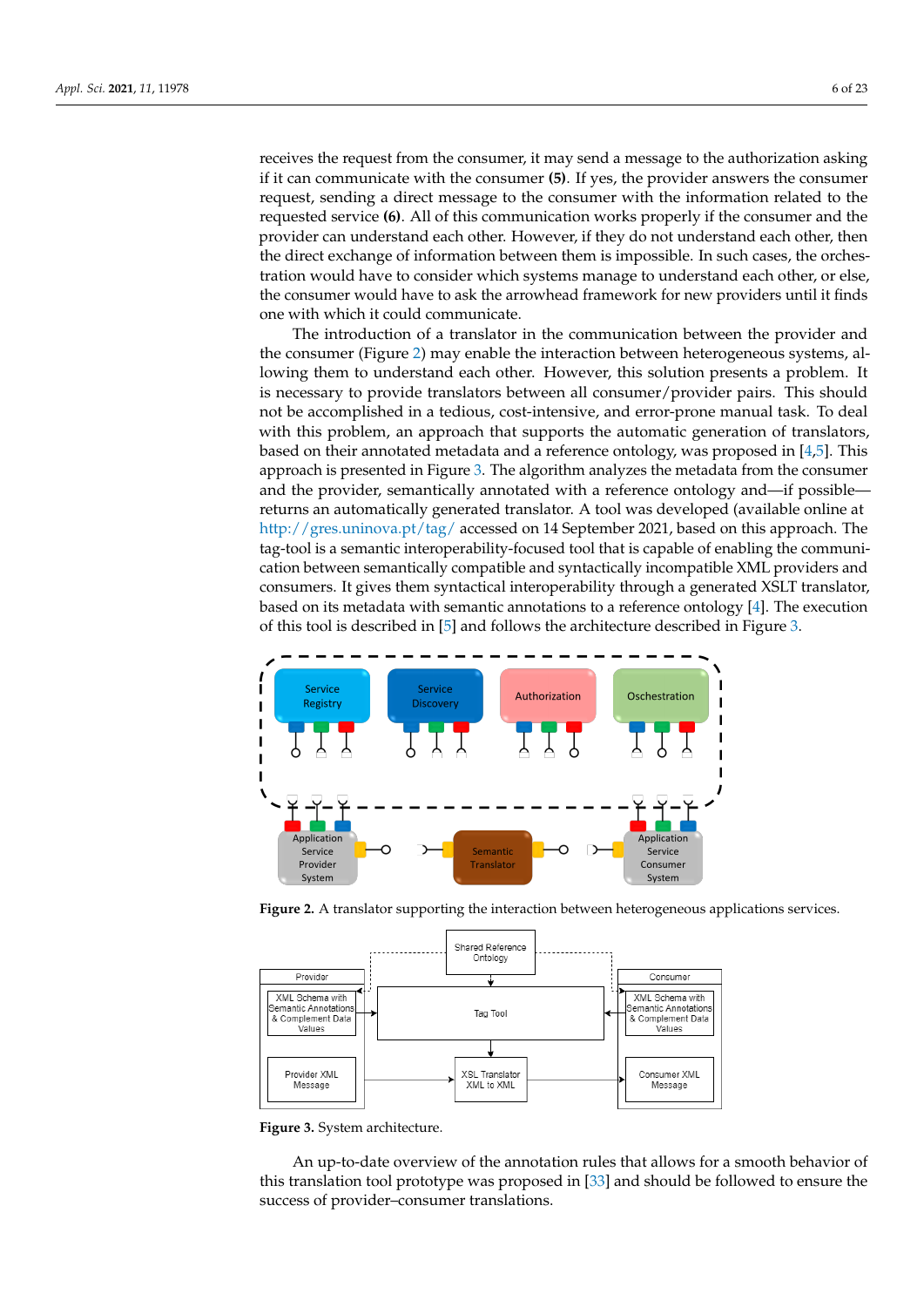Considering that systems (application services) often exchange JSON messages and that the TAG-Tool, as previously described, only supports interoperability between systems that exchange XML messages, our proposals enable the TAG-Tool to support the interaction between systems that exchange messages in these two different data formats (JSON and XML). The possibility to introduce semantic annotations in the JSON Schemas, which feeds the extended TAG-Tool, provides the required semantic information about the JSON messages that are sent and expected to be received to automatically generate the required message translators.

Given that the TAG-Tool already supported the translation between heterogeneous XML messages based on XML Schemas and that the goal was to support the translation between both XML and JSON heterogeneous messages, a set of translation algorithms are proposed in this paper. These algorithms enable translations from JSON Schema to XML Schema, JSON to XML, and XML to JSON. The JSON Schema to XML Schema translator was created considering the proposed annotation method for JSON Schemas and the annotated XML Schemas required by the TAG-Tool. The JSON to XML and XML to JSON translator algorithms were created to ensure that the translated messages are compliant with their schemas. For example, in many of the available XML to JSON translators, JSON values are always written within quotes since there is no reference to what the XML element datatype is, whereas the proposed algorithm generates translators based on the associated JSON Schemas, writing JSON values with or without quotes based on their data types, which are specified in the schemas.

It is important to note that our proposals (the annotation mechanism and algorithms) may have a broader application, beyond the TAG-Tool or Arrowhead Framework environment.

## <span id="page-6-0"></span>**4. Proposed Annotation Mechanisms for JSON Schemas**

JSON Schema aims to define the structure of JSON data [\[48\]](#page-22-6), supporting its documentation and validation, among others. An example of JSON data (a JSON instance) is presented in Listing [1,](#page-6-1) and its schema is presented in Listing [2.](#page-7-0) Based on these listings, the information that can be extracted is the structure and data types of the document, and one might even suspect that the "units" property refers to a temperature unit from a temperature sensor "OutTempSens" because of our human semantic interpretation of the properties abbreviation. However, will a machine/system be able to interpret with such acuity?

**Listing 1.** An example of a JSON Instance.

```
\frac{1}{2}2 | "datavalues": {<br>3 | "units": "Cel",
                        4 " OutSenstemp " : 23
 \begin{bmatrix} 5 \\ 6 \end{bmatrix} }
```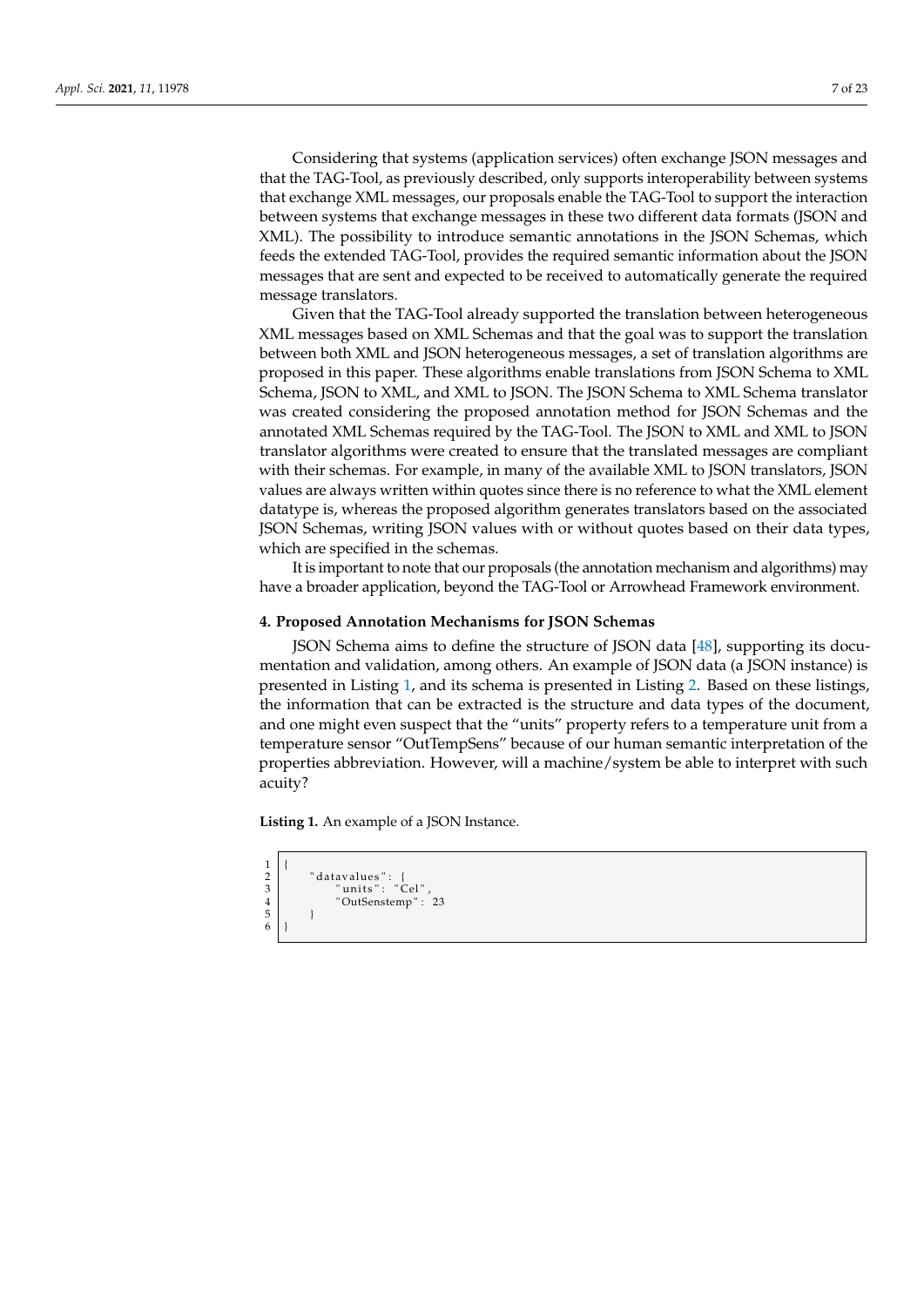**Listing 2.** JSON Schema.

```
\frac{1}{2}"$schema": "http://json-schema.org/draft-07/schema",<br>"type": "object",
 \begin{array}{c} 3 \\ 4 \\ 5 \end{array} " type": "object"<br>\begin{array}{c} 3 \\ 4 \\ 6 \end{array} " properties": {
             properties'
 5 \begin{array}{c} 5 \text{ dtaivalues} : \{ 6 \text{ dtavalues} : \{ 6 \text{ d} \} \ \end{array}" type": " object"
 \begin{array}{c} 7 \\ 8 \end{array} " properties": {
  8 " u ni t s " : {
9 " type " : " s t r i n g "
10 },
11 | "OutSenstemp": {
12 | "type": "number"
13 }
14 }
15 }
16 }
17 }
```
Systems need domain knowledge and reasoning capabilities such as humans to meaningfully extract the data from the documents. For a correct interpretation of semantic information, a previous knowledge base needs to exist, exactly in the same way as for us, humans, who can access our knowledge and associate certain keywords with certain concepts. A way of giving this knowledge to the systems is by providing them with a reference ontology, and this ontology shall have all of the required concepts and properties. By sharing this reference ontology amongst all interoperable systems, it is possible to achieve common knowledge for the SOA. However, in addition to a shared understanding of the domain, meta-data mapping property names to ontology elements are also required since the message schemas are typically developed independently from potential ontologies or even the domain of the SOA. One way to have this metadata is with the introduction of semantic annotations that refer to the shared reference ontology. If, i.e., the "OutSenstemp" property is properly annotated, the system can access the ontology and identify it as an outdoor temperature sensor.

## *4.1. JSON Schema with Semantic Annotations*

In this paper, we propose semantic annotation mechanisms to add semantic annotations to JSON Schemas. SAWSDL is a W3C recommendation for adding semantic annotations to WSDL and XML Schemas [\[6\]](#page-20-5); however, for JSON Schemas, there is no recommendation (or standard) for adding such annotations. There are open topics [\[49\]](#page-22-7) on this subject, where the use of an attribute named "modelReference" is informally proposed, in analogy to SAWSDL, to introduce annotations pointing to semantic concepts. In this paper, we follow this route but we work out the required details for successfully annotating the schemas.

The semantic annotation can be inserted into the JSON schema by putting the semantic annotation in the property itself, with the keyword "modelReference". Since we aim to annotate data-carrying leaf-nodes, we support the annotation of the following JSON-Schema properties:

- "string";
- "integer";
- "number";
- "boolean";
- "array".

It was not considered the "object" property, since the annotation method is used for annotating data carrying nodes, similar to the previous works for XML Schema [\[4](#page-20-3)[,5](#page-20-4)[,33\]](#page-21-14). It was also not considered upper-level elements because this may lead to problems if the structure of the ontology and the schema differs. Therefore, the complete semantics is defined on the leaf level, using expressive annotation paths and group identifiers. This extension of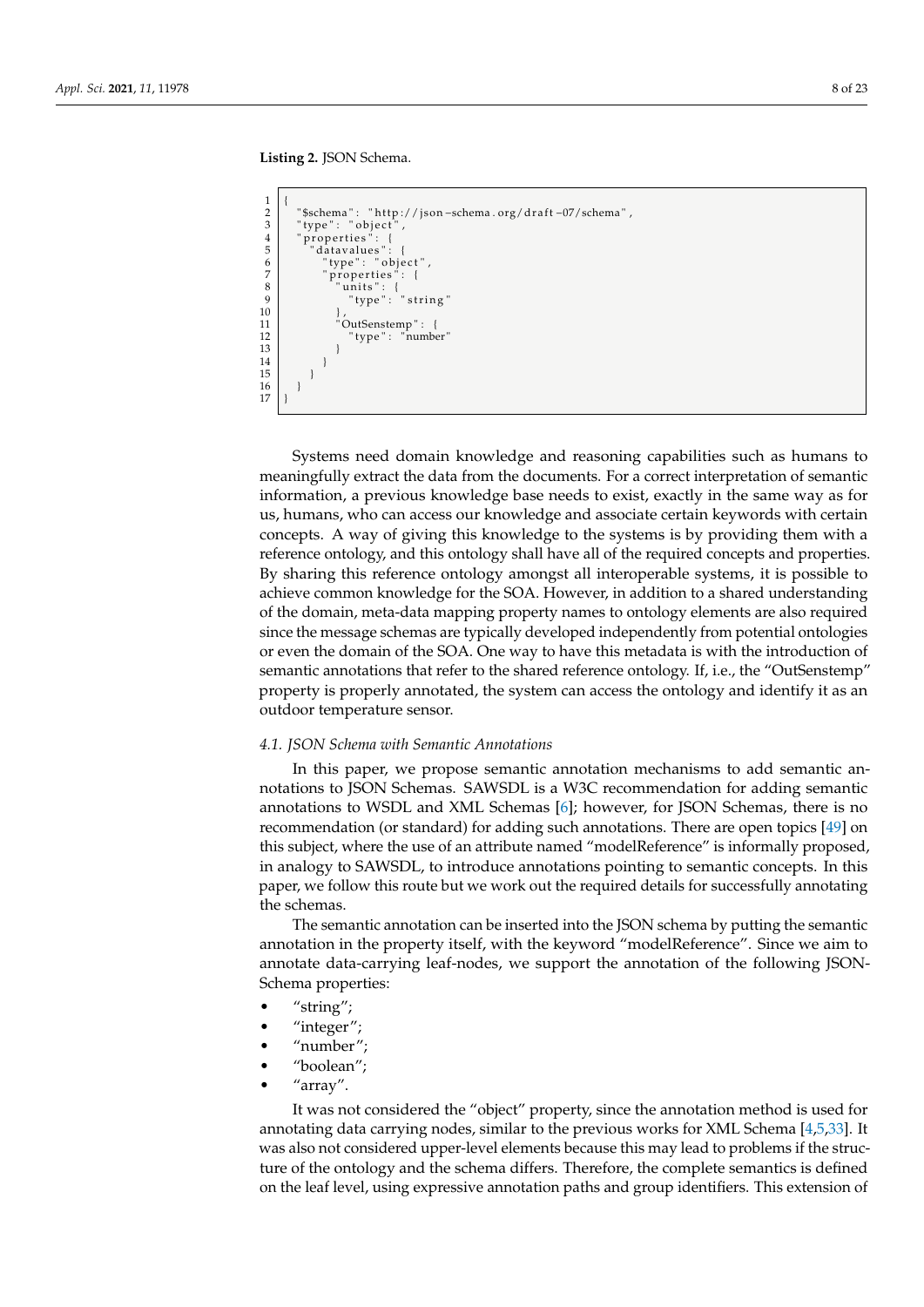the JSON Schema is backward compatible since JSON validators should ignore unknown keywords, giving the freedom to define additional keywords for custom implementations.

In general, the property values of the "modelReference" keyword are not limited to a specific format. However, we propose the use of an extension of annotation paths as applied in the Arrowhead Framework [\[5\]](#page-20-4). An example of a JSON schema with the attribute "modelReference" is shown in Listing [3.](#page-8-0)

**Listing 3.** JSON Schema with semantic annotations.

```
\frac{1}{2}2 \int_3^{\infty} "$schema": " http://json –schema . org/draft –07/schema",
 \begin{array}{c} 3 \\ 4 \\ 5 \end{array} " type": " object<br>
\begin{array}{c} 4 \\ 5 \end{array} " atavalues":
           properties":
  5 " d a t av alue s " : {
6 " type " : " o b j e c t " ,
 \begin{array}{c|c} 6 & \text{ "type": "object} \\ 7 & \text{ "properties":} \\ 8 & \text{ "units":} \end{array}\begin{bmatrix} 8 \\ 9 \end{bmatrix} " units": {<br>"type":
\begin{array}{c} 9 \\ 9 \\ 10 \end{array} " type": "string",
10 " modelReference": "/TemperatureSensor/hasTempUnits/TemperatureUnits"<br>11
11 },
12 | "sensor1temp": {<br>13 | "type": "number",
14 " modelReference": "/TemperatureSensor/hasDecValue'<br>15
15 },
16 sensor2temp": {<br>17 sensor2temp": {<br>"type": "number"
17 | "type"<br>18 | "mode
18 " modelReference": "/TemperatureSensor/hasDecValue'<br>19
19 }
\begin{array}{c|c} 20 & & \\ 21 & & \end{array}21 }
22 }
\frac{1}{23}
```
## <span id="page-8-1"></span>*4.2. JSON Schema with Complement Data Values*

When two heterogeneous systems interact through JSON messages, the consumer not only has to understand the provider messages, which can be supported by the proposed semantic annotations, but also has to receive all of the required information. However, when these systems are not custom-built, the transmitted information may be insufficient. For example, when integrating a legacy temperature device (the provider system), which sends JSON messages only with temperature values and units, is required, a consumer system needs to know not only the temperature value but also the location of that temperature sensor.

Besides receiving all of the required information, the consumer needs to understand the provider's data values syntax. For example, a consumer expects to receive, as temperature units, a string with the value "Cel" (Celsius) or "Fahr" (Fahrenheit), but the provider uses a different syntax ("C" or "F").

To address the presented interoperability issues, in this paper, an annotation mechanism is also proposed to add complement data to JSON Schemas similar to the existing one [\[5\]](#page-20-4) for XML Schema, enabling interactions between heterogeneous systems. We extend JSON Schemas with A3ST attribute names. A3ST is a proposal for adding complement data values to an existing XML Schema [\[4\]](#page-20-3) that was extended in [\[5\]](#page-20-4). This information can be useful for facilitating compatibility between heterogeneous systems, broadening the range of systems/devices that can communicate with each other.

The proposal for inserting such annotations on a JSON Schema is by creating an a3st array at the JSON Schema root level, which will have as properties the following objects:

- **"data-property-value"** for adding complement data;
	- **–** Property "property" is the semantic annotation of the OWL datatype property to be inserted;
	- **–** Property "value" is the value of the property attribute;
- **"map-data-ind"** for mapping a concrete syntax which is used by a certain provider or consumer;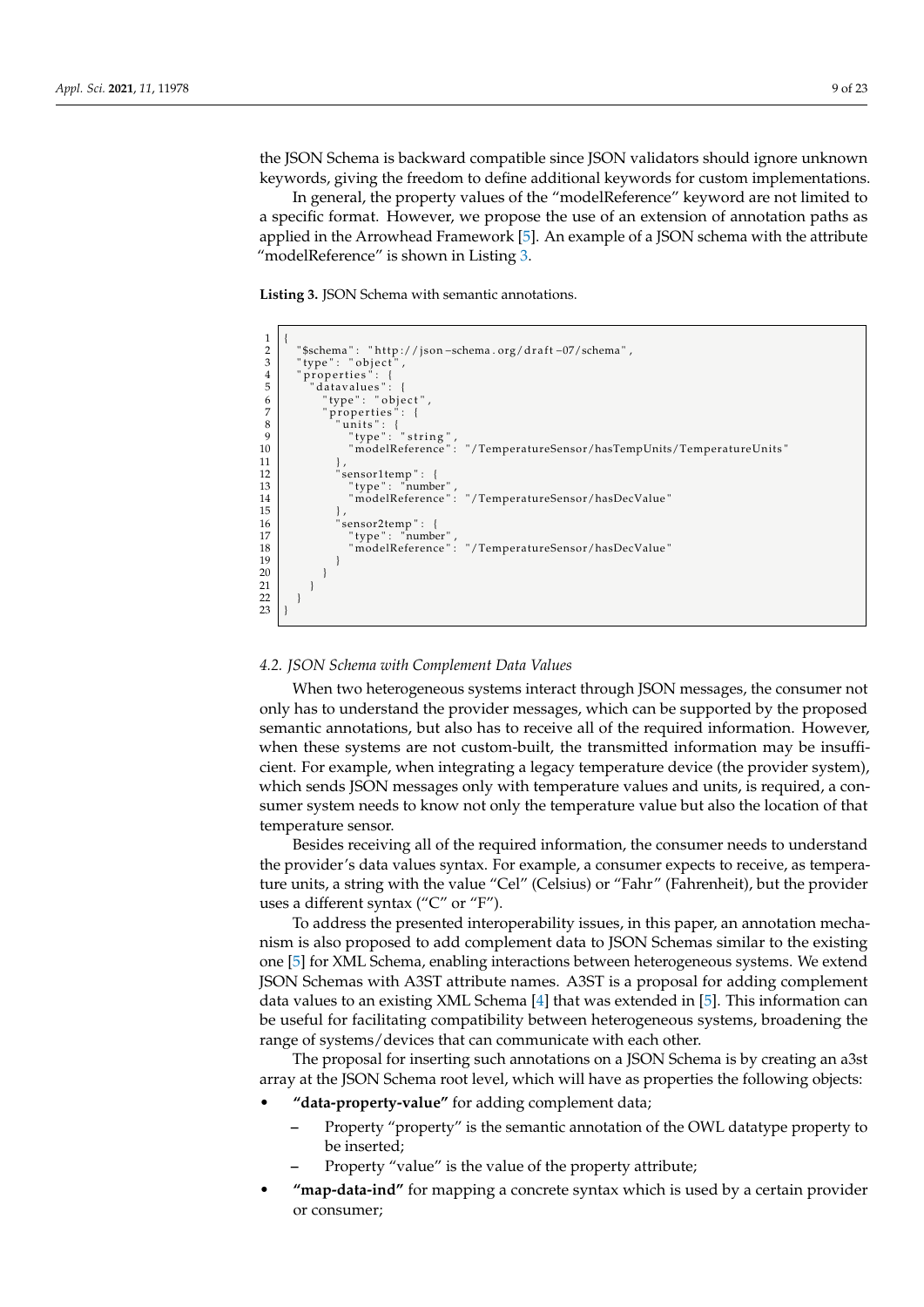- **–** Property "individual" identifies the individual of a concept;
- **–** Property "mdi-id" defines an id for each element, it is a reference attribute;
- **–** Keyword "mdi-ref" makes a reference for the "map-data-ind" element with the matching "mdi-id".

A complete annotated schema for the instance in Listing [1,](#page-6-1) which is from a provider device, is shown in Listing [4.](#page-10-1) As exemplified before, the provider device only sends a temperature value and a string with the temperature units, whereas let us assume that a consumer system also needs location values as well as to understand the syntax of the units. Focusing on the temperature unit property, assuming that the provider sends a string with the value "Cel" (Celsius) or "Fah" (Fahrenheit) but the consumer expects a "C" or "F", two things are needed: an annotation that relates the output syntax with the ontology meaning and a reference from the property to that annotation. As proposed, this annotation is a "map-data-ind" since it maps the syntax according to its ontology meaning. In lines [5](#page-10-2) and [12](#page-10-3) of Listing [4,](#page-10-1) two possible outcomes are shown (these could be as many as needed). The items of lines [5](#page-10-2) and [12](#page-10-3) have a property called "a3st:mdi-id", of which the purpose is to be referenced later; have a property called "a3st:individual" pointing to the ontology individual, bringing a known term for all systems; and have a property called "a3st:node-value" which is the string that can be expected from the current system. While having an annotation describing the meaning of a string output, it needs to be related to the property that will send this value. In line [42,](#page-10-4) the keyword "mdi-ref" points to every possible outcome of that property ("units"). All of the links exist to interpret as many pre-set strings as the system might have. Regarding the location that is required by the consumer but not provided by the provider, the creation of an object is proposed to add complement data to the schema: "data-property-value". As it is shown in lines [19](#page-10-5) and [25](#page-10-6) of Listing [4,](#page-10-1) these two objects describe the location coordinates of the system. By the use of the object property "a3st:property", a semantic annotation to the property meaning can be inserted, and by the use of the property "a3st:value", the value of the property is inserted, having a fully defined property and value.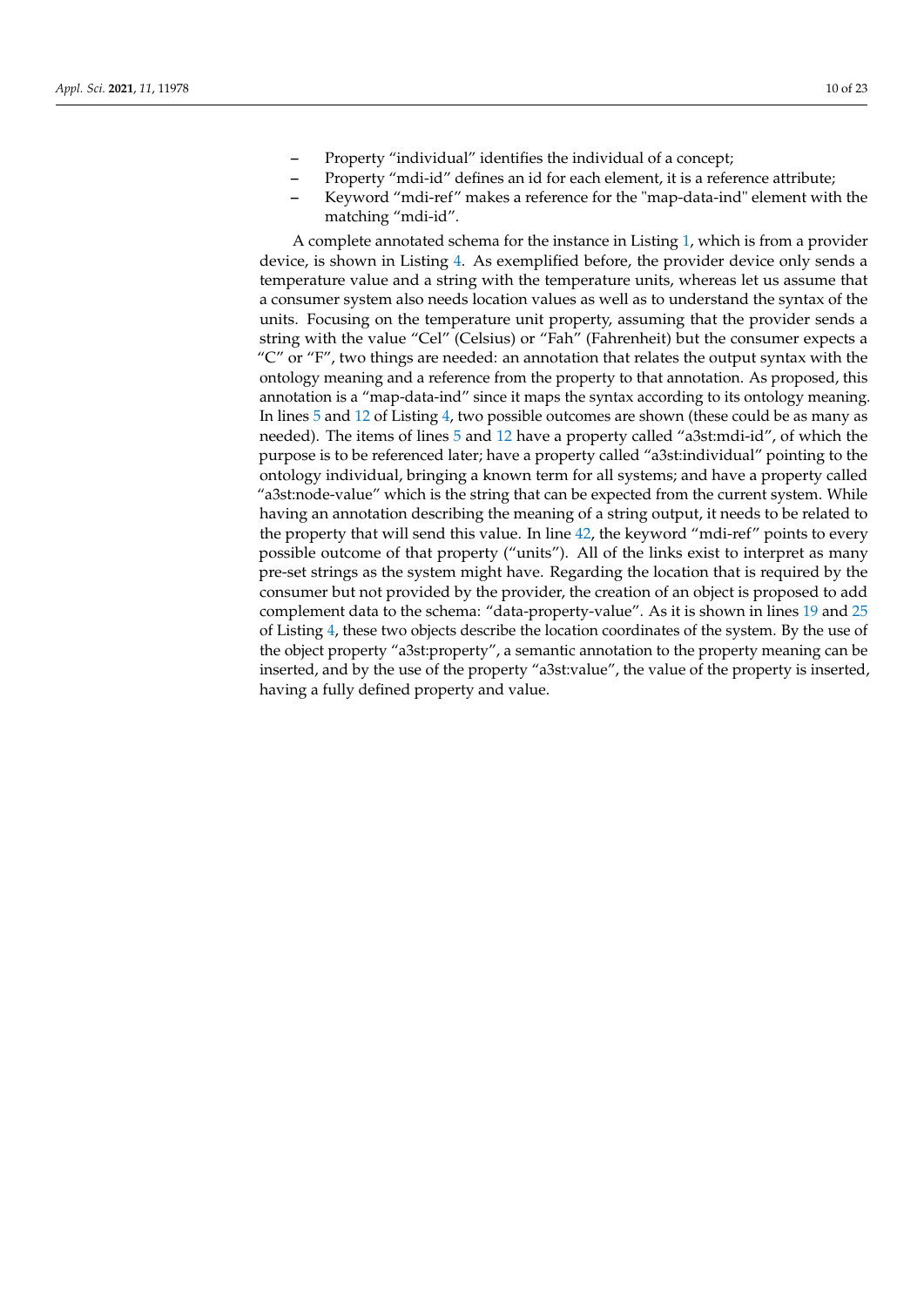<span id="page-10-2"></span><span id="page-10-1"></span>**Listing 4.** Complete Annotated JSON Schema.

<span id="page-10-6"></span><span id="page-10-5"></span><span id="page-10-3"></span>

## <span id="page-10-4"></span><span id="page-10-0"></span>**5. Translating JSON Schema to XML Schema**

While there are various approaches for the translation of plain JSON Schemas to XML Schemas, such as [\[50\]](#page-22-8), our architecture within the tag tool requires the translation of annotated JSON Schemas to annotated XML Schemas.

# *5.1. Mapping Data Types*

There may be incompatibilities between JSON Schemas and XML Schemas regarding the data types. XSD's and JSON Schemas do not share all data types, with the latter being a more general, less detailed implementation. A datatype conversion mapping, as shown in Table [1,](#page-11-0) was established for making the translation possible. This table has the opposite direction of the table presented in [\[51\]](#page-22-9), which proposes the translation from XSD to JSON Schema data types.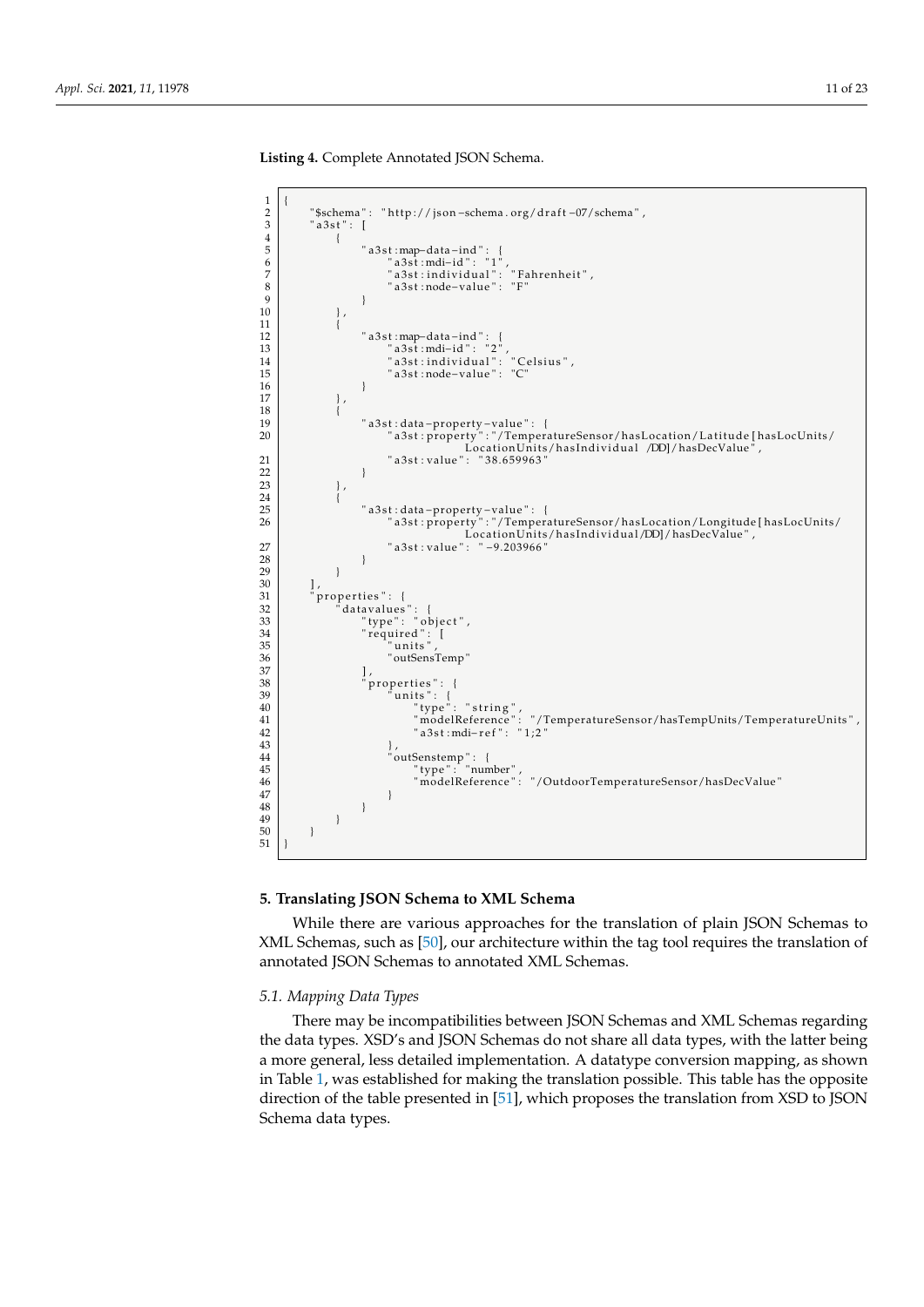| <b>JSON Schema</b> | XML Schema                                        |
|--------------------|---------------------------------------------------|
| String             | <b>String</b><br>٠                                |
| integer            | Integer<br><b>Byte</b><br>٠<br>Long<br>Short<br>٠ |
| number             | Float<br>Decimal<br>Double<br>٠                   |
| boolean            | <b>Boolean</b><br>٠                               |
| Array              | $maxOccurs = "Unbounded"$                         |
| object             | xs:complexType, xs:all                            |

<span id="page-11-0"></span>Table 1. JSON Schema to XML Schema data type compatibility rules.

JSON objects have a keyword that specifies the **required items** to be in the JSON instance. There is not a direct translation for this property to XSD since, in XML Schema, this is specified for each element as the minimum and the maximum number of occurrences. The translator must verify for each created element if it is present in the required array of the JSON Schema.

## *5.2. Algorithm*

To support the translation of JSON Schemas, with the proposed semantic annotations and complement data values, to XML Schemas, the algorithm presented in Listing [5](#page-13-0) is used.

For developing the algorithm, JSON schema characteristics were reviewed and resumed in the following assumptions, which should not limit the implementation in most applications:

- <span id="page-11-1"></span>1. There are no empty JSON objects, and they always contain JSON properties, which translates into an XSD complex type element with child elements of itself;
- <span id="page-11-2"></span>2. Any JSON property that does not have a "type" keyword or of which the property is not an object is considered a new XSD element. All keywords on this property are attributes of the XSD element.

Based on these assumptions, we developed an algorithm for translating JSON Schemas to XML Schemas. The pseudo-code of the algorithm is shown in Listing [5.](#page-13-0) The algorithm receives an annotated JSON Schema and the data type compatibility mapping shown in Table [1](#page-11-0) as input and generates an annotated XML Schema as output. First, an empty XML-Schema 1.1 document with all required prefixes ("xs", "vc", "sawsdl", and "a3st") is created. Then, the function *schemaMaker*() recursively traverses the input JSON Schema and incrementally extends the output XML Schema. If the current JSON Schema node processed by *schemaMaker*() is of the type object, then a JSON Schema object declaration is recursively translated to an XML-Schema element containing a complex type. Otherwise, the current node is a data-carrying leaf-node and the output is generated based on the mapping table.

In particular, JSON Schema objects are translated as follows:

Based on Assumption [1,](#page-11-1) whenever a processed node is of type object, a new XML Schema element with the same name as the processed JSON node is created. Then, an anonymous XML Schema *complexType* element is appended as a child node of the new element. This can be seen from line [10](#page-13-1) to line [20.](#page-13-2) In a next step, an XML Schema *ALL*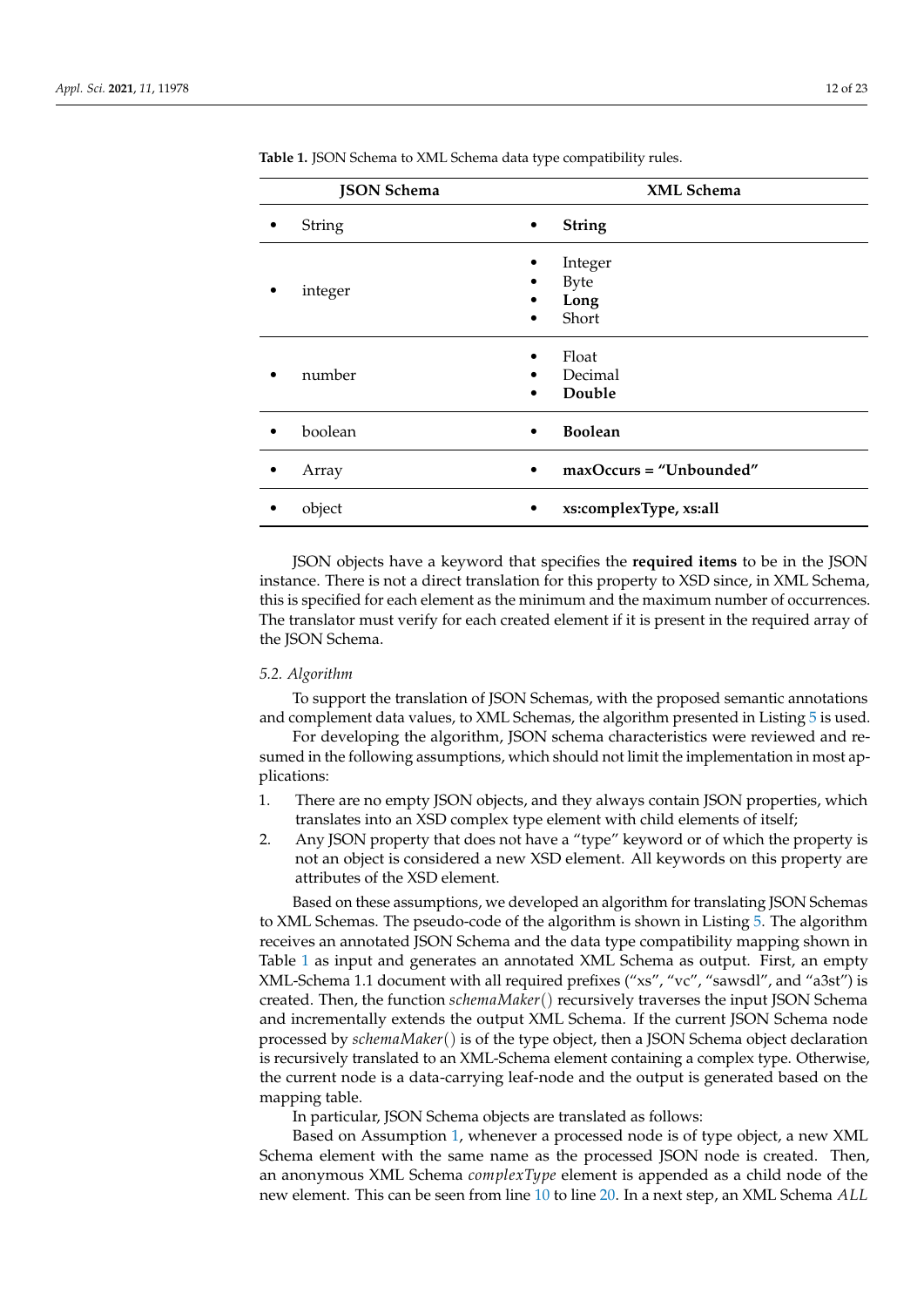element is nested into the newly created complex type. *ALL* (rather than *SEQUENCE* or *CHOICE*) is used due to JSON Schemas' lack of validation of the order of elements within an object. If the currently processed JSON node is not required in a JSON Schema, a minoccurs property with the value "0" is added to the created XML-Schema Element. Note that JSON Schema and XML Schema follow different strategies for expressing required values. In XML Schema, the property is expressed using the min-occurs property of the element itself. In JSON Schema, the required properties are defined at the object level using an array of required properties within the current object. Therefore, the helper array *requiredArrayNew* is used for book-keeping purposes.

Finally, all of the properties of the currently processed node are traversed recursively. In all detail, data-carrying leaf-nodes are translated as follows:

Based on assumption [2,](#page-11-2) whenever a property does not have its type defined as an object, or even a "type" keyword, it is assumed to be a new XSD element and proceeds to create it (lines [22](#page-13-3) to [49\)](#page-13-4). It creates an XSD element with an element name equal to the JSON data-carrying leaf-node name, and for each keyword, it translates it into an XSD attribute, respecting the following:

- If the keyword is "modelReference", it creates an attribute with a name equal to "sawsdl:modelReference", of which the value will be the semantic annotation.
- If the keyword "type" has a value of "array", it will be translated according to the mapping table. In this case, there can be an "items" keyword at the same level with the array property data type; if this is the case, the content of the "items" keyword is analyzed and the datatype is translated according to the mapping table.
- Any other keyword is treated according to the mapping table in Table [1.](#page-11-0)

This is shown from lines [24](#page-13-5) to [45,](#page-13-6) whereas the use of the mapping table, which is used for translating the "type" keyword with "string", "integer", "number", "boolean", "array", and "object", can be seen in line [43.](#page-13-7) After all attributes are created for the XSD element, the required array is inspected to evaluate the need for a minOccurs attribute with a value of 0. If the current property name is not in it, the minimum number of occurrences is set to 0.

A similar approach was taken for translating the complement data proposed in [\[5\]](#page-20-4); however, since the number of levels of this JSON data, as proposed in Section [4.2,](#page-8-1) is known, it is not needed to navigate through it recursively. If there are complement data in the JSON schema, the "annotation" and "appinfo" elements are added to the document so the data can start being added (lines [56](#page-13-8) to [57\)](#page-13-9). For each item of the JSON array with the complement data objects, an XSD element is created and completed with attributes or node values, according to the JSON object properties (lines [58](#page-13-10) to [67\)](#page-13-11). To insert these attributes, the JSON object on the item is looped, extracting and inserting the JSON properties one at a time as XSD attributes or node values. It is verified if the property name equals "a3st:node-value", and if so, this property value is directly inserted as the element node value; otherwise, an attribute is created with the property name and an attribute value is set with its value (line [60](#page-13-12) to [66\)](#page-13-13).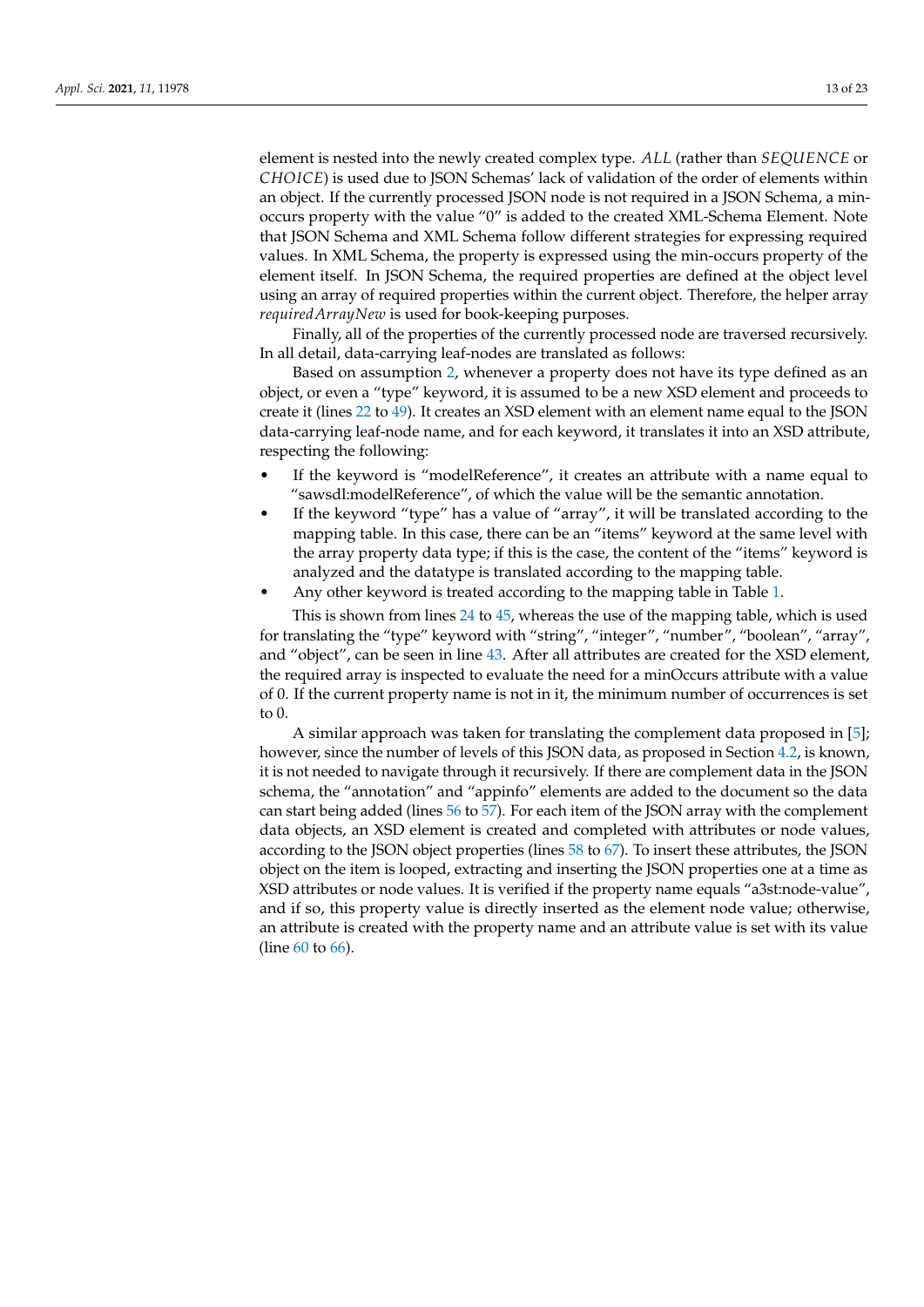<span id="page-13-5"></span><span id="page-13-3"></span><span id="page-13-2"></span><span id="page-13-1"></span><span id="page-13-0"></span>1 LOAD compatibility table<br>2 LOAD JSON Schema to JS 2 LOAD JSON Schema to JSON Object<br>3 CREATE empty XSD 3 CREATE empty XSD<br>4 CREATE and ADD to 4 CREATE and ADD to XSD the root element with namespaces XS, VC, SAWSDL and A3ST and schema version attribute 5 CALL schemaMaker (JSON Object, XSD root element, "root", NULL) 6 CALL a3stMaker (JSON Object, XSD root element) SAVE xsd  $\frac{8}{9}$ 9 FUNCTION schemaMaker (JSONnode, XSDnode, NODEname, JSONrequiredArray)<br>10 IF JSONnode has "type" keyword AND "type" is "object" THEN 10 IF JSONnode has "type" keyword AND "type" is "object" THEN 11 CREATE and ADD to XSDnode an element with name NODEname 12 CREATE and ADD to NODE name element an element with name "complexType"<br>13 CREATE and ADD to "complexType" element an element with name "all" 13 CREATE and ADD to "complexType" element an element with name "all"<br>14 CREATE required ArravNew equal to NULL 14 CREATE requiredArrayNew equal to NULL<br>15 IF JSONnode has "required" keyword THEN 15 IF JSON node has "required" keyword THEN<br>16 ADD required properties to required Arr. 16 ADD required properties to requiredArrayNew 17 17 END IF<br>18 FOREA 18 FOREACH property on JSONnode 19 CALL schemaMaker (property.node, "all" element, property.name, requiredArrayNew) 20 END FOREACH<br>21 EISE  $\overline{21}$  ELSE 22 CREATE and ADD to XSDnode an element with name NODEname<br>23 FOREACH keyword in ISONnode 23 FOREACH keyword in JSONnode 24 IF keyword equals "modelReference" THEN 25 CREATE and ADD to XSDnode an attribute with name "sawsdl:modelReference" and value<br>26 equals to keyword 26 equals to keyword<br>27 ELSE IF keyword equa 27 ELSE IF keyword equals "items" THEN<br>28 IF "type" is "object" THEN 28 IF "type" is "object" THEN<br>29 CREATE and ADD to 29 CREATE and ADD to NODEname element an element with name "complexType" 30 CREATE and ADD to "complexType" element an element with name "all" 31 CREATE required ArrayNew equal to NULL<br>32 IF ISON node has "required" keyword THEN 32 IF JSONnode has "required" keyword THEN 33 ADD required properties to requiredArrayNew<br>
BOREACH property on ISON<br>
ROREACH property on ISON<br>
ROREACH property on ISON<br>
ROREACH property on ISON<br>
ROREACH property on ISON<br>
ROREACH property on ISON<br>
ROREACH property o END IF <sup>35</sup> FOREACH property on JSONnode<br>36 CALL schemaMaker (property 36 CALL schemaMaker (property.node, "all" element, property.name, requiredArrayNew) 37 END FOREACH 38 ELSE<br>39 C 39 CREATE and ADD to XSDnode an attribute with name and value according to the mapping 40 of the "items" content keyword in the compatibility table END IF 42 ELSE<br>43 C THE STATE and ADD to XSD node an attribute with name and value according to the mapping<br>of the keyword in the compatibility table 44 of the keyword in the compatibility table 45 END IF<br>46 END FORE 46 END FOREACH<br>47 Exequired Array 47 IF required Array does not have the NODE name THEN<br>48 CREATE and ADD to XSD node an attribute with r 48 CREATE and ADD to XSD node an attribute with name "minOccurs" and value "0"<br>49 END IF 49 END IF 50 END IF<br>51 END FUNC END FUNCTION 52 53 FUNCTION a3stMaker (JSONnode, XSDnode)<br>54 FOREACH keyword in ISONnode 54 FOREACH keyword in JSONnode<br>55 IF keyword equals "a3st" THE 55 IF keyword equals "a3st" THEN<br>56 CREATE and ADD to XSDn 56 **CREATE and ADD to XSD node an element with name "annotation"**<br>57 **CREATE and ADD to "annotation" element an element with name** ' 57 CREATE and ADD to "annotation" element an element with name "appinfo" 58 FOREACH item in a3st keyword array<br>59 CREATE and ADD to appinfo elements 59 CREATE and ADD to appinfo element an element named with item name (new a3st element)<br>60 FOREACH property in item FOREACH property in item 61 IF property name equals "a3st:node−value" THEN 62 ADD property value as the node value of the new a3st element 63 ELSE C 64 CREATE and ADD to new a3st element an attribute with the property name and value 65 END IF 66 END FOREACH<br>67 END FOREACH 67 END FOREACH<br>68 END IF 68 END IF 69 END FOREACH<br>70 END ELINCTION END FUNCTION

**Listing 5.** JSON Schema to XML Schema translator algorithm.

<span id="page-13-13"></span><span id="page-13-12"></span><span id="page-13-11"></span><span id="page-13-10"></span><span id="page-13-9"></span><span id="page-13-8"></span><span id="page-13-7"></span><span id="page-13-6"></span><span id="page-13-4"></span>A result of this algorithm applied to the JSON schema presented in Listing [4](#page-10-1) is shown on Listing [6.](#page-14-1)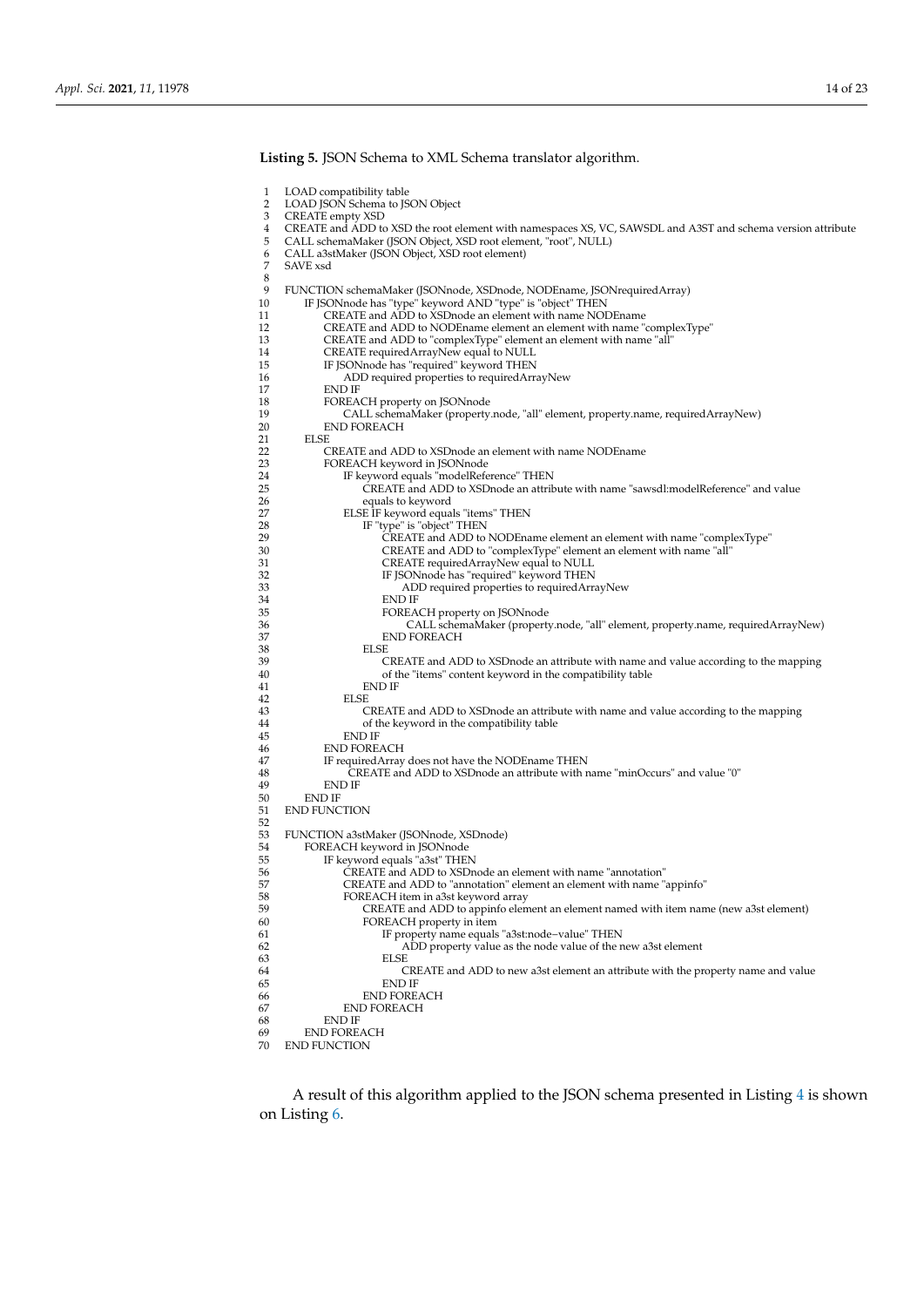## **Listing 6.** Translated XML Schema.

<span id="page-14-1"></span>

#### <span id="page-14-0"></span>**6. Translating JSON to XML and XML to JSON**

In this section, two algorithms are presented. The first algorithm translates JSON to XML with the support of an XSLT 3.0 function that generates a raw XML. The second algorithm, which translates XML to JSON, is dependent on the XML schema to ensure valid JSON data.

## <span id="page-14-4"></span>*6.1. Translating JSON to XML*

This algorithm supports the translation of JSON instances to XML instances based on the XSLT 3.0 built-in function JSON-to-XML [\[52\]](#page-22-10). Since this built-in method does not directly return XML documents compliant with the generated XML Schema (Section [5\)](#page-10-0), we rewrite the outcome by applying an additional algorithm to it. An example output of the XSLT 3.0 built-in function is shown in Listing [7.](#page-14-2)

**Listing 7.** JSON-to-XML function result for Listing [1.](#page-6-1)

```
1 <?xml version="1.0" encoding="UTF-8"?><br>2 <map xmlns="http://www.w3.org/2005/xpa
2 <map xmlns= " http://www.w3.org/2005/ xpath − functions "><br>3 <map key= " datavalues ">
3 <map key="datavalues"><br>4 <string key="units"
4<br>
\frac{1}{2} < string key=" units ">Cel</string><br>
snumber key=" OutSensTemp" >23</nu
5 </map> 5 </map> \frac{1}{2} </map> \frac{23}{2} </map>
          6 </map>
     \langle map>
```
The algorithm for rewriting the output of JSON-to-XML to a valid schema instance is shown in Listing [8.](#page-15-0) Since the goal of the translator is to be implemented in XSLT, the algorithm is oriented towards that logic. The JSON document is translated into XML format (as in the example presented in Listing [7\)](#page-14-2) and stored in "XMLnode", as shown in line [1.](#page-15-1) This XML node will be the object of translation for this algorithm. Since it is an XSLT translator and the output method was chosen to be text for facilitating a dynamic translation, XML start tags and end tags are written on the go. Primarily, a root element start tag is written without any verification of the document and a builder function for the XML is called with the translated XML mapping as a parameter (lines [2](#page-15-2) to [4\)](#page-15-3). The createXML function is a recursive function that calls itself for every new node that has not been parsed.

The algorithm checks if the current node is an array. If it is not an array, a verification is performed to ensure that the current node is a valid one for translation (line [9\)](#page-15-4). One example of a disposable node that can be in this category is the node on line [2](#page-14-3) of Listing [7;](#page-14-2) this node is declaring a namespace that will not be used, so it has no useful content for our translation; therefore, the algorithm ignores it and calls the function with the child node (line [19\)](#page-15-5). As soon as it is a valid node (with a "key" attribute), the process of translating an XML node is started: a start tag is written using as name the value of the "key" attribute of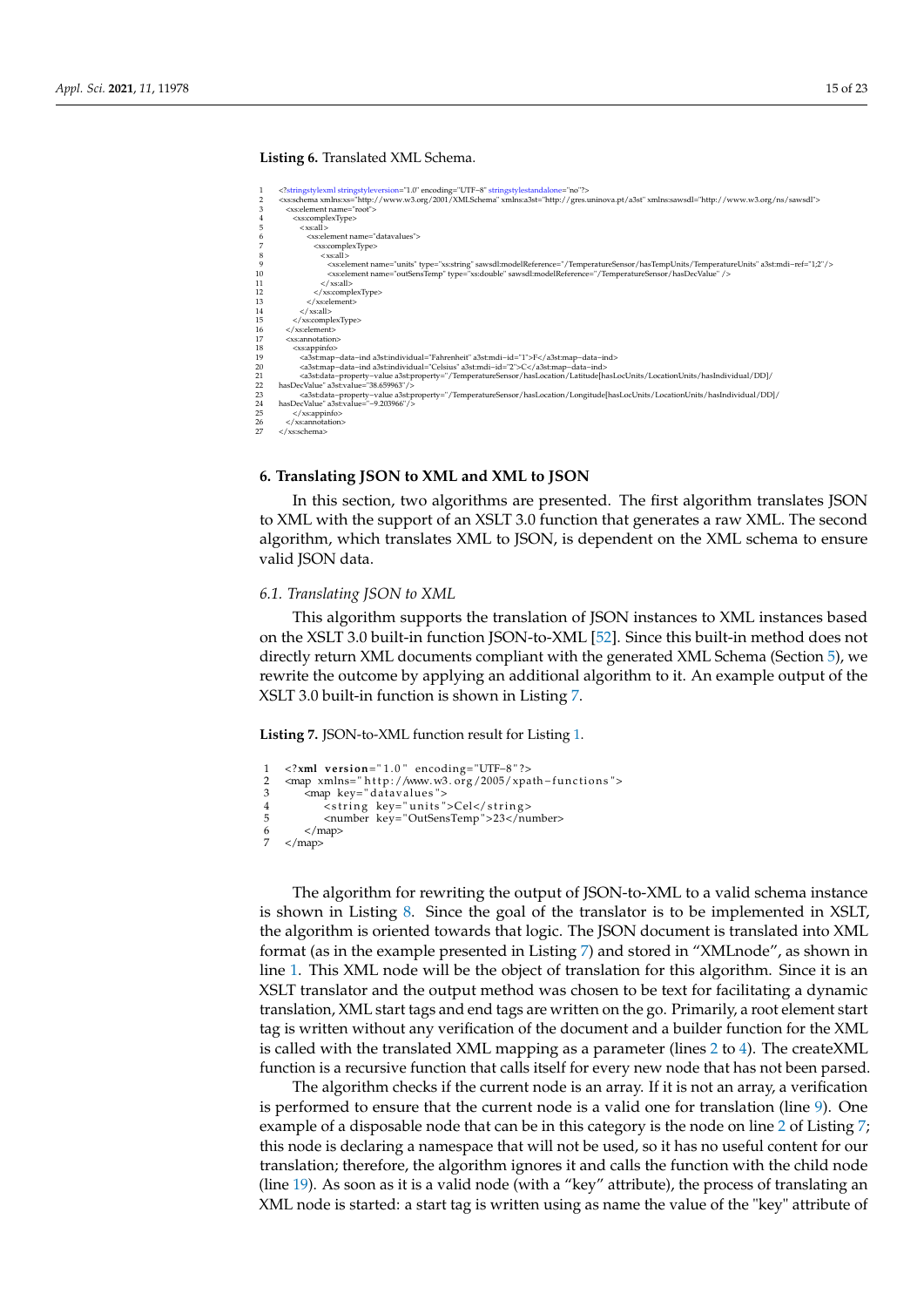the node (line [10\)](#page-15-6): if the node has child elements, then the function is called once again for creating the child elements; if not, it is assumed that the node has a node value and its value is written as plain text after the start tag (line [11](#page-15-7) to [16\)](#page-15-8). After writing the node value or all child elements of the currentNode, the end tag is written (line [17\)](#page-15-9). If the current node is an array, it can contain elements or complex type elements. The former is created from line [22](#page-15-10) and the latter is from line [28.](#page-15-11) After finishing an XML element, if there are sibling elements to the currentNode, the function calls itself for its sibling node (line [36](#page-15-12) to line [38\)](#page-15-13).

**Listing 8.** JJSON to XML translator algorithm.

<span id="page-15-10"></span><span id="page-15-9"></span><span id="page-15-8"></span><span id="page-15-7"></span><span id="page-15-6"></span><span id="page-15-5"></span><span id="page-15-4"></span><span id="page-15-3"></span><span id="page-15-2"></span><span id="page-15-1"></span><span id="page-15-0"></span>

| 1              | LOAD to XMLnode the result from JSON-to-XML function       |
|----------------|------------------------------------------------------------|
| $\overline{2}$ | CREATE empty XML                                           |
| 3              | WRITE root element start tag                               |
| 4              | CALL createXML(XMLnode)                                    |
| 5              | WRITE root element end tag                                 |
| 6              |                                                            |
| 7              | FUNCTION createXML(currentNode)                            |
| 8              | IF currentNode is not array THEN                           |
| 9              | IF currentNode has content THEN                            |
| 10             | Write start tag with name = attribute value of currentNode |
| 11             | IF currentNode has child elements THEN                     |
| 12             | CALL createXML(currentNode.child)                          |
| 13             | END IF                                                     |
| 14             | IF currentNode has no child elements                       |
| 15             | Write currentNode.nodeValue                                |
| 16             | END IF                                                     |
| 17             | Write end tag with name = attribute value of currentNode   |
| 18             | ELSE IF currentNode has child elements THEN                |
| 19             | CALL createXML(currentNode.child)                          |
| 20             | END IF                                                     |
| 21             | ELSE.                                                      |
| 22             | IF array of objects THEN                                   |
| 23             | FOREACH child of currentNode                               |
| 24             | Write start tag with name = attribute value of currentNode |
| 25             | CALL createXML(child)                                      |
| 26             | Write end tag with name = attribute value of currentNode   |
| 27             | <b>END FOREACH</b>                                         |
| 28             | ELSE.                                                      |
| 29             | FOREACH child of currentNode                               |
| 30             | Write start tag with name = attribute value of currentNode |
| 31             | Write child.nodeValue                                      |
| 32             | Write end tag with name = attribute value of currentNode   |
| 33             | <b>END FOREACH</b>                                         |
| 34             | END IF                                                     |
| 35             | END IF                                                     |
| 36             | IF currentNode has next sibling THEN                       |
| 37             | CALL createXML(currentNode.nextSibling)                    |
| 38             | END IF                                                     |
| 39             | <b>END FUNCTION</b>                                        |

<span id="page-15-13"></span><span id="page-15-12"></span><span id="page-15-11"></span>A result of this algorithm applied to the XML mapping (initial translation from JSON to XML) presented on Listing [7,](#page-14-2) which is originally the JSON instance in Listing [1,](#page-6-1) can be seen on Listing [9.](#page-15-14) This is valid according to the translated XML schema presented on Listing [6.](#page-14-1)

**Listing 9.** XML result of Listing [1.](#page-6-1)

```
1 <?xml version="1.0"?>
2 < r \cdot \text{cost} ><br>3 < cd
3 <datavalues><br>4 <units>
4 <units>C</ssvalue><br>5 <outSensTemp>14.3<
5 <outSensTemp>14.3</outSensTemp>6 </datavalues>
\frac{6}{7} </datavalues>
    \langle root\rangle
```
## <span id="page-15-15"></span>*6.2. Translating XML to JSON*

This section proposes an algorithm for the translation of an XML instance to a JSON instance using XSLT, based on the elements data types defined in its schema. To correctly output the data types of the JSON instance properties, the algorithm receives a translated JSON schema as an XSD to create a JSON instance compliant to the data types represented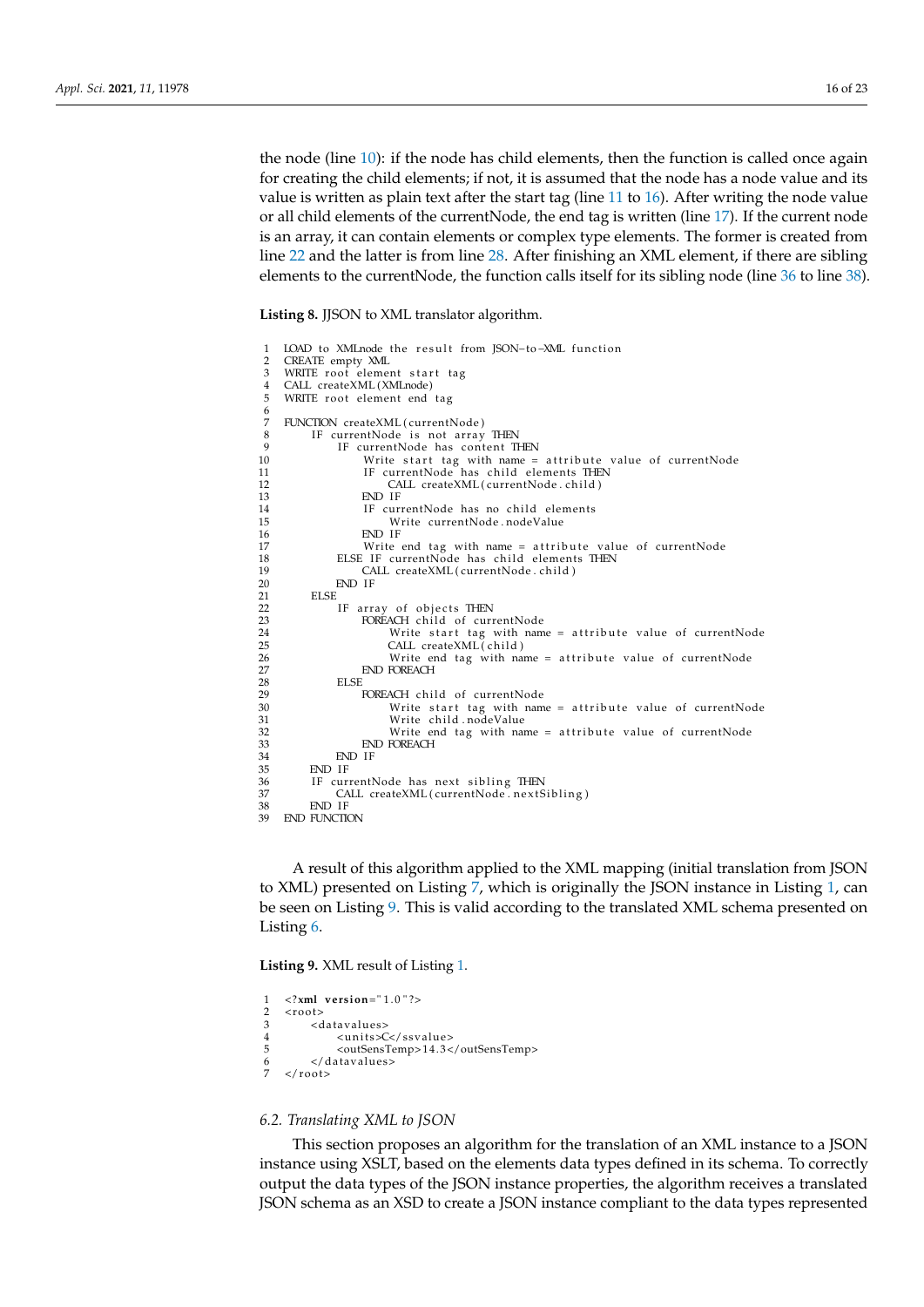in it, since XML instances do not carry data type definitions. The usage of the XML schema instead of the JSON schema is due to the accessibility in XSLT through Xpath expressions to the element data type.

In XML, the datatype of an element/attribute is only represented in its schema, with the XML node values being represented as they are, without any differentiation between strings, integers, floats, or any data type. In JSON, it is different; strings are represented within quotation marks while other data types are not. Without this extra information provided by the XML Schema, the translator has no way of knowing if the JSON property it is translating is a string or any other datatype. This will influence the validation of the JSON message according to its JSON schema; for example, it might be expecting a number as 14, and it receives one as "14", which will not be valid.

The proposed algorithm is presented in Listing [10.](#page-17-1) Similar to the algorithm of Section [6.1,](#page-14-4) this was developed for implementation in XSLT. Initially, the XML document root node is loaded and an empty JSON document is created, whereas the root brackets are opened and closed before and after a recursive function *create JSON*, which will extend the JSON document, is called (lines [2](#page-17-2) to line [10\)](#page-17-3). There are three possible scenarios for the XML document:

- <span id="page-16-0"></span>1. XML node is the root node of the document and has child elements;
- 2. XML node not root node of the document and has child elements;
- 3. XML node has no child elements.

In the presence of Scenario [1,](#page-16-0) it means that, in the translation, a new JSON object needs to be started (the JSON document was started on lines [4](#page-17-4) and [12\)](#page-17-5). It is important to remember that, in the translator of Section [5,](#page-10-0) a root element with name "root" is created to replicate the JSON unnamed root element. This is verified, and if a root element called "root" exists, the function *create JSON*() is called to its child node, eliminating the "root" element from the JSON instance in line [10.](#page-17-3) If it does not exist, then the XML node is translated to a JSON object, and then, the function *create JSON*() is called to its child node from line [5](#page-17-6) to [9.](#page-17-7) Having the JSON document created, the *create JSON*() function traverses through every child of the current XML node recursively.

If multiple sibling XML nodes share the same name, it corresponds to a JSON array. In the algorithm, this is divided into three possibilities: the current node is the first element with the repeating name and a new JSON array needs to be started; it is neither the first nor the last element with the same name and is inserted in the middle of the array; or it is the last element with the same name and the JSON array needs to be closed. The XML elements can also be complex type elements (they have child elements), which translates to an array of objects. In the pseudo-code, from lines [15](#page-17-8) to line [28,](#page-17-9) the three possible states of translating a JSON array are approached. On line [26,](#page-17-10) the JSON array is started, and on line [17,](#page-17-11) it is ended. Lines [27,](#page-17-12) [23](#page-17-13) and [20](#page-17-14) call the function *writeValueOrObject*(), which writes the array content. If the XML node has child elements, it translates it to an array of objects: the algorithm creates a new object and recursively calls the *create JSON*() function to build it (lines [48](#page-17-15) to [51\)](#page-17-16); otherwise, it evaluates the datatype of the element and writes it in the array (lines [51](#page-17-16) to [54\)](#page-17-17).

If no following or preceding siblings of the current node have similar names, then it is not an array. From lines [29](#page-17-18) to [44,](#page-17-19) this situation is approached. If there are child elements to the current node, then a JSON object is initiated and the *create JSON*() function is called recursively for every child node of the current node (line [29](#page-17-18) to [34\)](#page-17-20). If there are no child elements to the current node, then it is an XML element that translates to a JSON datacarrying leaf node. In this case, the element name is written as a JSON property and the XSD is evaluated for the element data type, whereas the value is written accordingly (with or without quotes). If there are sibling nodes to the current node, then the *create JSON*() function is called recursively for the next sibling; if not, it closes the current JSON object (line [34](#page-17-20) to [44\)](#page-17-19).

The algorithm does not need to support the translation of XML attributes because the JSON schema to XML Schema translation does not generate attribute values in XML.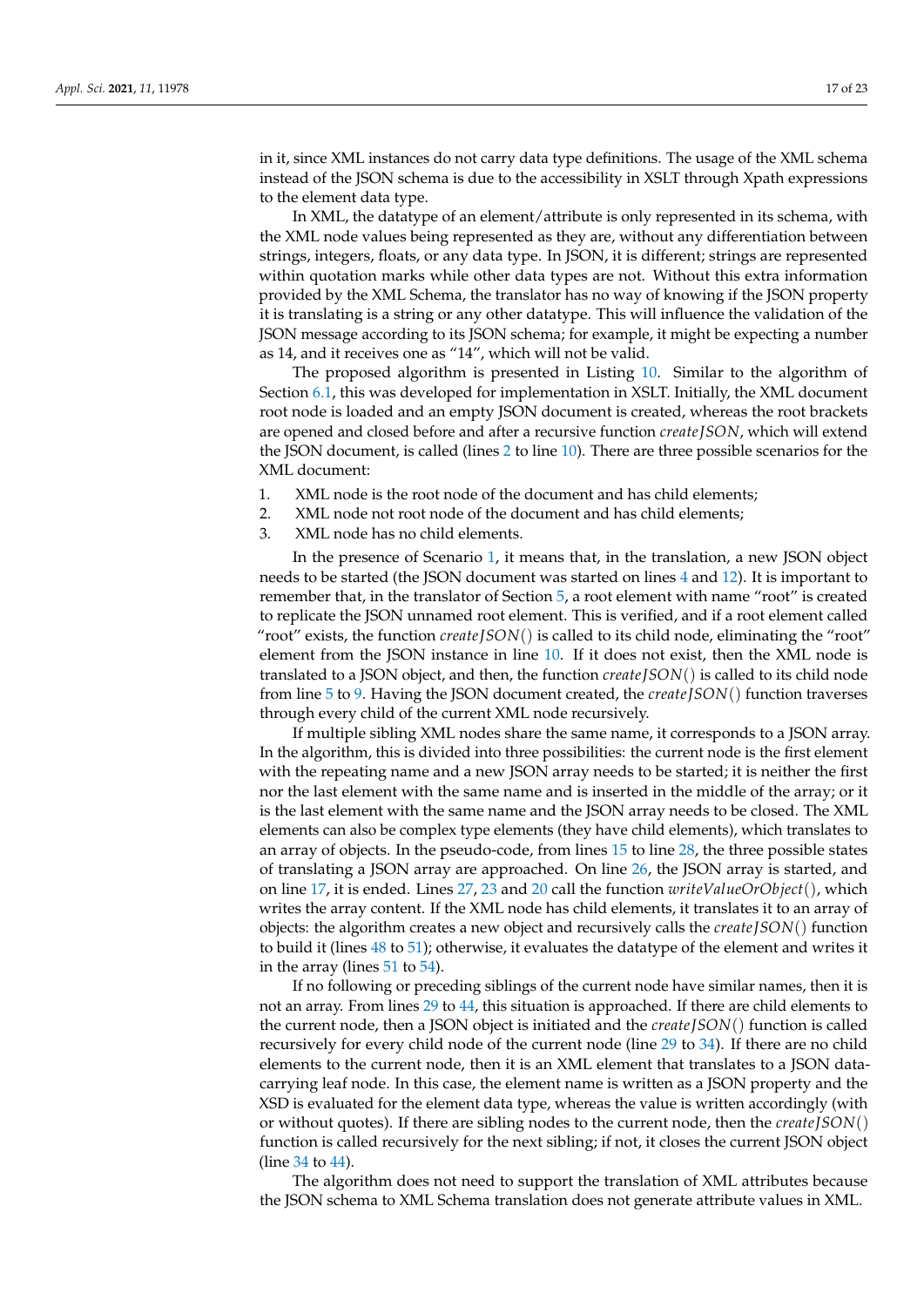<span id="page-17-18"></span><span id="page-17-14"></span><span id="page-17-13"></span><span id="page-17-12"></span><span id="page-17-11"></span><span id="page-17-10"></span><span id="page-17-9"></span><span id="page-17-8"></span><span id="page-17-7"></span><span id="page-17-6"></span><span id="page-17-5"></span><span id="page-17-4"></span><span id="page-17-3"></span><span id="page-17-2"></span><span id="page-17-1"></span>1 LOAD to XMLSchema the XML schema<br>2 LOAD to XML pode the XML file 2 LOAD to XMLnode the XML file<br>3 CREATE empty ISON CREATE empty JSON 4 Open curly bracket<br>5 IF currentNode.name!="root" THEN 6 Write element name and open curly bracket ( "currentNode name": { )<br>7 CALL createISON (XMLnode child . XMLSchema) 7 CALL createJSON (XMLnode .child , XMLSchema)<br>8 Close curly bracket  $8 \nClose curly bracket$ 9 ELSE 10 CALL createJSON (XMLnode. child , XMLSchema) END IF 12 Close curly bracket 13 14 FUNCTION createJSON (currentNode, XMLSchema)<br>15 IF currentNode name equals preceding si 15 IF currentNode name equals preceding sibiling and differs following sibiling THEN<br>16 CALL writeValueOrObject(currentNode , XMLSchema) 17 Close square brackets 18 IF currentNode has following sibiling THEN<br>19 Write a comma 19 Write a comma<br>20 CALL createJSO 20 CALL createJSON (currentNode . following Sibiling)<br>21 END IE 21 END IF 22 ELSE IF currentNode name equals preceding sibiling THEN<br>23 CAU writeValueOrObiect(currentNode XMISchema) 23 CALL writeValueOrObject ( currentNode , XMLSchema )<br>24 Write a comma 24 Write a comma<br>25 ELSE IF currentNo 25 ELSE IF currentNode name equals following sibiling THEN 26 Write element name and open square bracket ("current 26 Write element name and open square bracket ("currentNode name": [ )<br>27 CAH writeValueOrObject (currentNode XMI Schema) 27 CALL writeValueOrObject (currentNode, XMLSchema)<br>28 Write a comma 28 Write a comma<br>29 ELSE IF currentNo 29 ELSE IF currentNode has child elements THEN<br>30 Write element name and open curly b 30 Wri te elemen t name and open cu rl y b r a c ke t ( " currentNode . name " : { ) 31 FOREACH currentNode . c hil d 32 CALL createJSON (currentNode . child)<br>33 END FOR 33<br>34 ELSE IF currentN 34 ELSE IF currentNode has no child elements THEN 35 Write element name<br>36 Evaluate XMI Schema 36 Evaluate XMLSchema for element data type<br>37 Write element node value in JSON with or 37 Wri te elemen t node value in JSON with or wi thou t quo tes acco rding to da ta type 38 IF currentNode has f oll owin g s i b l i n g s THEN 39 Write a comma<br>40 CALL createISC 40 CALL createJSON (currentNode . following Sibiling)<br>41 FISE 41 ELSE 42 Close curly brackets<br>43 END IE  $\begin{array}{cc}\n 43 \\
 44\n \end{array}$  END IF 44 END IF 45 END~FUNCTION  $\frac{46}{47}$ 47 FUNCTION writeValueOrObject(currentNode, XMLSchema)<br>48 IF currentNode has child THEN 48 IF currentNode has child THEN<br>49 Open curly brackets 49 Open curly brackets<br>50 CALL createJSON(cur 50 CALL createJSON ( currentNode . child , XMLSchema ) 51 ELSE 52 Evaluate XMLSchema for element data type<br>53 Write element node value in ISON with or 53 Write element node value in JSON with or without quotes according to data type<br>54 FND IF  $\frac{54}{55}$  END IF END FUNCTION

<span id="page-17-20"></span><span id="page-17-19"></span><span id="page-17-17"></span><span id="page-17-16"></span><span id="page-17-15"></span>For demonstrating the results of this translator, we can use all of the previously given examples in reverse order. The original XML document is presented on Listing [9.](#page-15-14) This algorithm is applied to it while getting the data types presented on the translated XML schema of Listing [6,](#page-14-1) achieving the translated JSON instance in Listing [1,](#page-6-1) which is valid according to its JSON schema of Listing [4.](#page-10-1)

## <span id="page-17-0"></span>**7. Extended TAG-Tool Supporting JSON**

**Listing 10.** XML to JSON translator algorithm.

The goal of this work is to enable syntactical and semantic interoperability between systems that have different syntax and semantics in the transmitted messages as well as different data interchange formats based on schemas with semantic annotations and complement data values. To enable this possibility with systems that use JSON, the capabilities of the TAG-Tool, as described in Section [3,](#page-4-0) were extended. With the proposed annotation mechanisms for JSON schemas and respective translation algorithms, it becomes possible to extend the tool, achieving this goal.

The chosen approach to extending the TAG-Tool was to add modules to it, so that the additional work does not compromise in any way what already existed, keeping its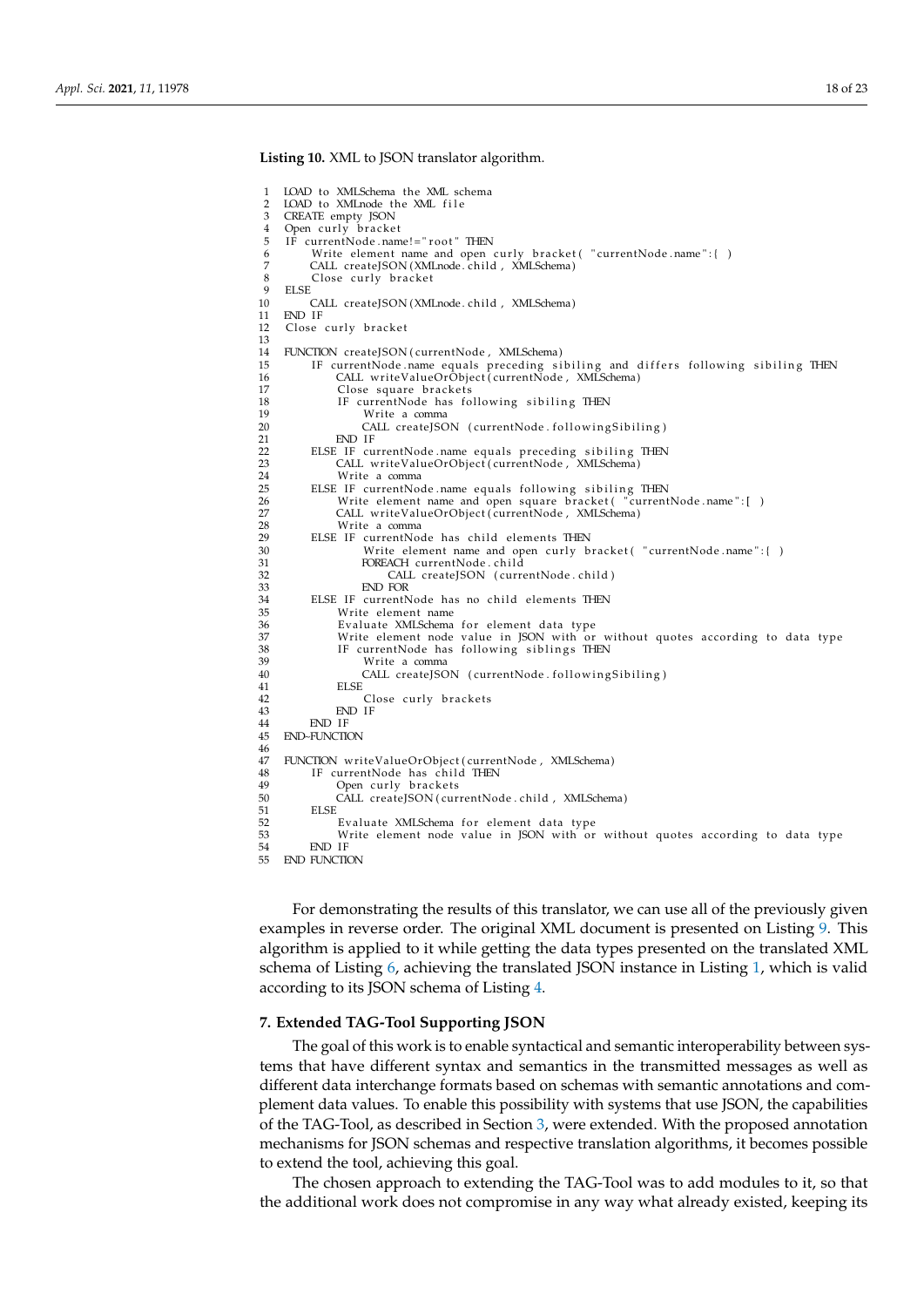integrity and core functions. The tool already had the capability to generate XML to XML translators based on semantically annotated XML Schemas with complement data values, as the diagram in Figure [3](#page-5-1) shows. The annotation mechanisms that exist for XML and are required in JSON for achieving semantic interoperability are proposed in Section [4;](#page-6-0) whereas the algorithms for translating such annotated JSON Schemas are described in Section [5.](#page-10-0) This translation algorithm was implemented in the tool, using Java language, translating JSON schemas to XML schemas before feeding them into the TAG-Tool generation engine. This engine receives two XML schemas as it was originally designed for generating an XML to XML translator based on them, namely an XSLT.

The automatically generated XSLT is not enough for translating JSON messages. If a service provider or consumer has JSON as data interchange format, the JSON message is translated to XML, so that the XSLT can be applied or the resulting XML message from the XSLT is translated to JSON, as required by the consumer. To ensure this, the TAG-Tool was extended to generate not only the mentioned XSLT but also the required JSON to XML translator and/or XML to JSON translator. The JSON to XML translator is returned as proposed in Section [6.1,](#page-14-4) if the service provider system communicates in JSON. The XML to JSON translator is returned if a service consumer system communicates in JSON. In Section [6.2,](#page-15-15) the XML to JSON translator evaluates the translated XML Schema in a quest for obtaining the correct data types of a certain JSON property; however, to unbind this translator from any schema, the TAG-Tool now generates and returns to the consumers custom translators that no longer evaluate the schemas, since they have all of the correct data types stored for an accurate translation to JSON.

The extended TAG-Tool, supporting JSON systems interaction, is presented in Figure [4.](#page-18-0) The green blocks are the implementation of the algorithm presented in Listing [5,](#page-13-0) and the blue modules are the new translators returned by the tool.

<span id="page-18-0"></span>

**Figure 4.** Extended TAG-Tool supporting JSON system interactions.

The flowchart of Figure [5](#page-19-1) illustrates how the tool works. As described above and shown below, the tool verifies if the provider or consumer sends data in JSON; if so, it translates the schemas to XSD and feeds it to the TAG-Tool, and if not, it simply feeds the schemas to the tool. After evaluating the compatibility, if it is compatible, it returns the generated translator and required XML to JSON and/or JSON to XML translator. If the consumer expects JSON data, then the tool needs to generate a custom translator for it based on the data types presented on its schema. The extended TAG-Tool is available online at <http://gres.uninova.pt/tag/> accessed on 14 September 2021.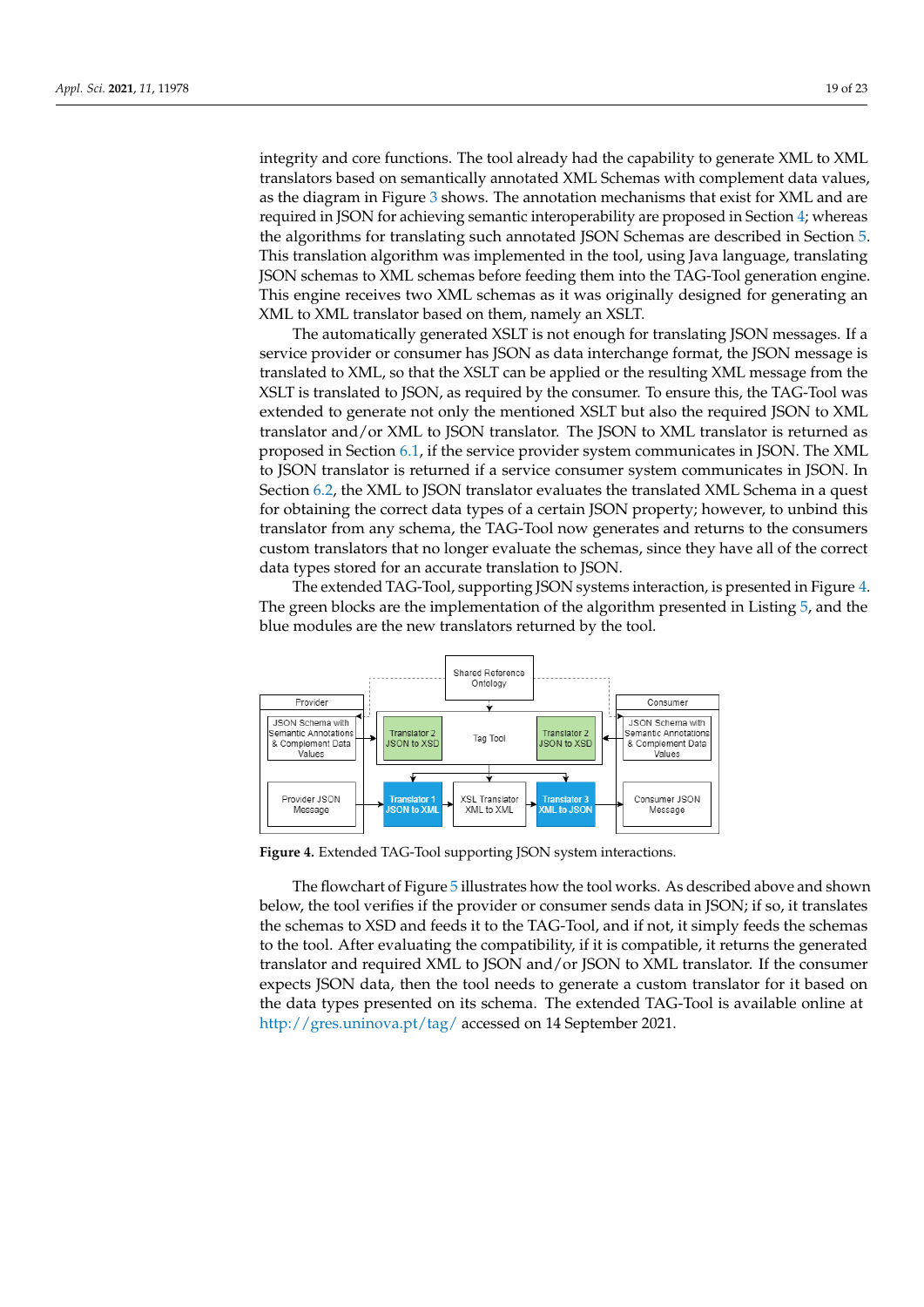<span id="page-19-1"></span>

**Figure 5.** Extended TAG-Tool flowchart.

#### <span id="page-19-0"></span>**8. Validation**

To validate our proposals and the extended TAG-Tool, several schemas and messages, both in JSON and XML, were used. Eleven JSON schemas with semantic annotations, as proposed in Section [4,](#page-6-0) were created. Additionally, 11 XML schemas that were used in [\[5\]](#page-20-4) to validate the previous version of the TAG-Tool were also used. In both sets of 11 schemas, 6 were from providers and 5 were from consumers.

The extended tool was initially successfully tested with the XML schemas to ensure that its previous behavior was not affected. From all of the possible combinations of providers with consumers, the TAG-Tool generated translators (XSLTs) in 14 out of 30  $(6 \times 5)$ , as expected due to compatibility constraints (described in [\[5\]](#page-20-4)).

The following 30 tests were performed with the 11 semantically annotated JSON schemas. The extended TAG-Tool was able to properly identify the JSON schemas, to translate them into XML schemas, and to use them in the generation engine to produce the desired translators. As desired, the tool verified the compatibility in the 30 tests and generated the translators in 14 of them. These translators include not only the XML to XML but also the JSON to XML and the custom XML to JSON translators.

Next, 60 tests were made with one JSON schema and one XML schema, selected from the 11 JSON schemas and 11 XML schemas. As expected, the tool verified the compatibility in all tests and generated the translators in 28 of them.

It is important to note that performance evaluations have not been not conducted. However, it is expected to have reasonable performance due to the following reasons: (1) Translation scripts are generated during systems set-up, before the first message exchange between two systems. This is the most expensive operation and is realized by the TAG-Tool. A performance evaluation of the TAG-Tool is out of the scope of this paper. Based on our observations on matching annotated schemas, the matching time is strongly dominated by the size and complexity of the reference ontology and not by the inserted annotations concepts. A major problem in OWL reasoning is the poor scalability with regard to the A-Box. However, following the approach proposed in this paper, no instance data of documents need to be represented on the ontology level. (2) Once the scripts are generated, all later interactions are based on the generated scripts. These scripts have no references to the ontology and can typically produce their result in a single traversal of the documents. Therefore, it is expected good scalability.

The used JSON schemas, XML schemas, JSON messages, and XML messages as well as the generated XSLTs, are available online at <http://gres.uninova.pt/tag/validation/json/> accessed on 14 September 2021.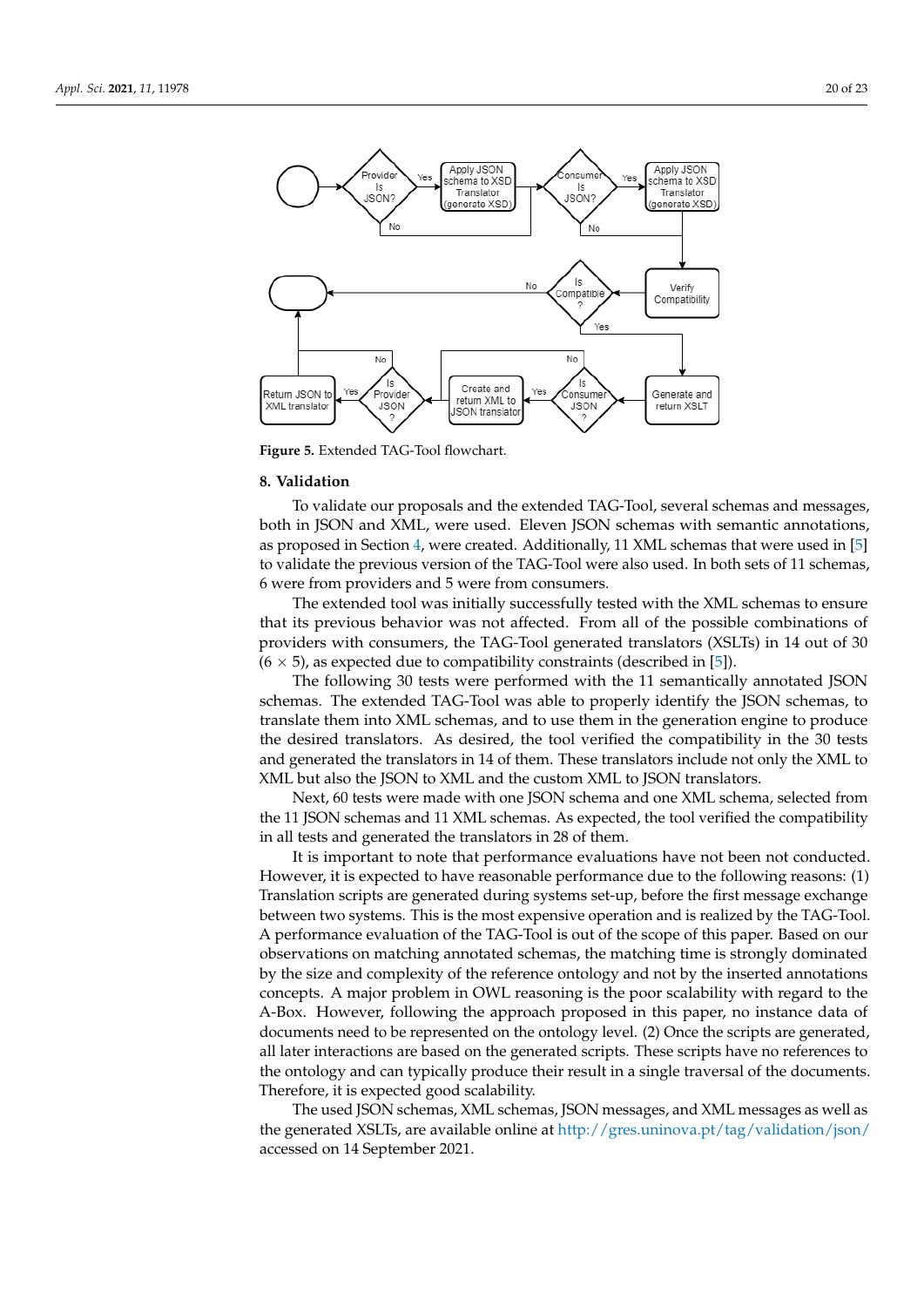# <span id="page-20-7"></span>**9. Conclusions**

In this paper, we proposed a method for the semantic annotation of JSON Schemas based on our previous work on the annotation of XML Schemas [\[5\]](#page-20-4). The approach aims to support the automatic generation of message translators as well as to detect the semantic compatibility between consumers and providers based on the annotations. We also introduced algorithms for the automatic translation of annotated JSON Schemas to annotated XML Schemas and of XML instance documents to JSON instance documents and vice-versa. The algorithms were implemented in the TAG-Tool developed for the Arrowhead Framework, which now supports the seamless interoperation of consumers and providers, no matter if they expect messages in XML or JSON format. Our experiments showed that, in all expected cases, a successful communication between a large set of heterogeneous XML and JSON-based consumer and provider pairs was made possible via the generated translators.

As future work, we intend to support additional data formats and the semi-automatic annotation of Schemas. Other data formats will be considered, such as RDF (Resource Description Framework), JSON-LD (JSON for Linking Data), and CSV (Comma-Separated Values), increasing systems interoperability. Machine learning techniques will be considered to support the semi-automatic annotation of schemas, speeding up the annotation task that currently must be performed manually.

**Author Contributions:** Conceptualization, G.A., F.M., R.C.-R., J.K. and P.M.; funding acquisition, P.M.; investigation, G.A., F.M., R.C.-R. and J.K.; methodology, G.A., F.M. and R.C.-R.; software, G.A. and F.M.; supervision, F.M. and P.M.; validation, G.A. and F.M.; writing—original draft, G.A., F.M., R.C.-R. and J.K.; writing—review and editing, G.A., F.M., J.K. and P.M. All authors have read and agreed to the published version of the manuscript.

**Funding:** This research was partially funded by EU ECSEL Joint Undertaking (JU) under grant agreement n° 826452 (project Arrowhead Tools).

**Conflicts of Interest:** The authors declare no conflicts of interest.

## **References**

- <span id="page-20-0"></span>1. Kozma, D.; Varga, P.; Larrinaga, F. System of Systems Lifecycle Management—A New Concept Based on Process Engineering Methodologies. *Appl. Sci.* **2021**, *11*, 3386. [\[CrossRef\]](http://doi.org/10.3390/app11083386)
- <span id="page-20-1"></span>2. Delsing, J. *Iot Automation: Arrowhead Framework*; CRC Press: Boca Raton, FL, USA, 2017.
- <span id="page-20-2"></span>3. Van Der Veer, H.; Wiles, A. *Achieving Technical Interoperability: The ETSI Approach*; European Telecommunications Standards Institute: Sophia Antipolis, France, 2008; p. 29.
- <span id="page-20-3"></span>4. Moutinho, F.; Paiva, L.; Maló, P.; Gomes, L. Semantic annotation of data in schemas to support data translations. In the Proceedings of IECON (Industrial Electronics Conference), Florence, Italy, 23–26 October 2016; pp. 5283–5288. [\[CrossRef\]](http://dx.doi.org/10.1109/IECON.2016.7793691)
- <span id="page-20-4"></span>5. Moutinho, F.; Paiva, L.; Köpke, J.; Malo, P. Extended Semantic Annotations for Generating Translators in the Arrowhead Framework. *IEEE Trans. Ind. Inf.* **2018**, *14*, 2760–2769. [\[CrossRef\]](http://dx.doi.org/10.1109/TII.2017.2780887)
- <span id="page-20-5"></span>6. Semantic Annotations for WSDL and XML Schema. 2007. Available online: <https://www.w3.org/TR/sawsdl/> (accessed on 20 August 2021).
- <span id="page-20-6"></span>7. Köpke, J.; Eder, J. Semantic Annotation of XML-Schema for Document Transformations. In *Proceedings of the OTM'10 Workshops*; LNCS; Springer: Berlin/Heidelberg, Germany, 2010; Volume 6428, pp. 219–228.
- <span id="page-20-8"></span>8. Lafon, Y.; Mitra, N. SOAP Version 1.2 Part 0: Primer (Second Edition). Technical Report, W3C. 2007. Available online: <https://www.w3.org/TR/2007/REC-soap12-part0-20070427/> (accessed on 20 August 2021).
- <span id="page-20-9"></span>9. Fielding, R.T. Architectural Styles and the Design of Network-Based Software Architectures. Ph.D. Thesis, University of California, Irvine, CA, USA, 2000.
- <span id="page-20-10"></span>10. Sporny, M.; Birbeck, M.; Herman, I.; Adida, B. RDFa 1.1 Primer—Third Edition. W3C Note, W3C. 2015. Available online: <http://www.w3.org/TR/2015/NOTE-rdfa-primer-20150317/> (accessed on 20 August 2021).
- 11. Khare, R.; Çelik, T. Microformats: A pragmatic path to the semantic web. In Proceedings of the 15th International Conference on World Wide Web, Edinburgh, UK, 23–26 May 2006; pp. 865–866.
- 12. Ciccarese, P.; Young, B.; Sanderson, R. Web Annotation Data Model. Candidate Recommendation, W3C. 2016. Available online: <https://www.w3.org/TR/2016/CR-annotation-model-20161122/> (accessed on 20 August 2021).
- <span id="page-20-11"></span>13. Bizer, C.; Eckert, K.; Meusel, R.; Mühleisen, H.; Schuhmacher, M.; Völker, J. Deployment of RDFa, Microdata, and Microformats on the Web—A Quantitative Analysis. In *The Semantic Web—ISWC 2013*; Alani, H., Kagal, L., Fokoue, A., Groth, P., Biemann, C., Parreira, J.X., Aroyo, L., Noy, N., Welty, C., Janowicz, K., Eds.; Springer: Berlin/Heidelberg, Germany, 2013; pp. 17–32.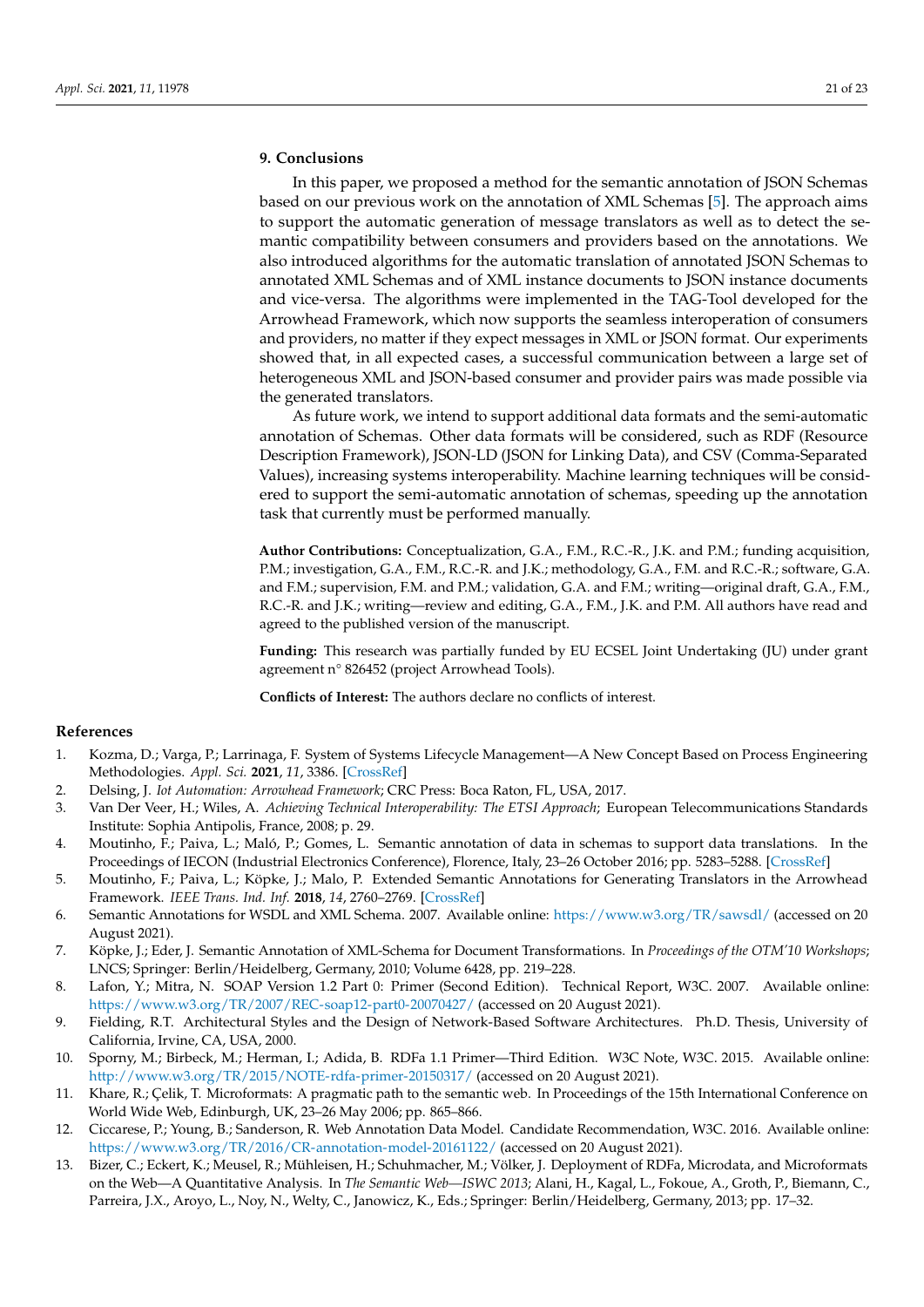- <span id="page-21-0"></span>14. Bray, T. The JavaScript Object Notation (JSON) Data Interchange Format. RFC 8259. 2017 Available online: [https://datatracker.](https://datatracker.ietf.org/doc/html/rfc8259) [ietf.org/doc/html/rfc8259](https://datatracker.ietf.org/doc/html/rfc8259) (accessed on 20 August 2021).
- <span id="page-21-1"></span>15. Köpke, J.; Eder, J. Logical Invalidations of Semantic Annotations. In *Advanced Information Systems Engineering: 24th International Conference, CAiSE 2012, Gdansk, Poland, 25–29 June 2012*; Springer: Berlin/Heidelberg, Germany, 2012; Volume 7328, pp. 144–159.
- 16. Köpke, J.; Eder, J.; Joham, D. Towards Path-Based Semantic Annotation for Web Service Discovery. In I*nformation Systems Engineering in Complex Environments: CAiSE Forum 2014, Thessaloniki, Greece, 16–20 June 2014*; Selected Extended Papers; Springer International Publishing: Cham, Switzerland, 2015; Volume 204, pp. 133–147.
- <span id="page-21-2"></span>17. Köpke, J. Annotation paths for matching XML-Schemas. *Data Knowl. Eng.* **2019**, *122*, 25–54. [\[CrossRef\]](http://dx.doi.org/10.1016/j.datak.2017.12.002)
- <span id="page-21-3"></span>18. Booth, D.; Liu, K. Web Services Description Language (WSDL) Version 2.0 Part 0: Primer. W3C Recommendation, W3C. 2007. Available online: <https://www.w3.org/TR/2007/REC-wsdl20-primer-20070626/> (accessed on 20 August 2021).
- <span id="page-21-4"></span>19. Mendelsohn, N.; Thompson, H.; Sperberg-McQueen, M.; Maloney, M.; Gao, S.; Beech, D. W3C XML Schema Definition Language (XSD) 1.1 Part 1: Structures. W3C Recommendation, W3C. 2012. Available online: [https://www.w3.org/TR/2012/REC](https://www.w3.org/TR/2012/REC-xmlschema11-1-20120405/)[xmlschema11-1-20120405/](https://www.w3.org/TR/2012/REC-xmlschema11-1-20120405/) (accessed on 20 August 2021).
- <span id="page-21-5"></span>20. Popa, L.; Velegrakis, Y.; Hernández, M.A.; Miller, R.J.; Fagin, R. Translating web data. In Proceedings of the 28th International Conference on Very Large Data Bases, VLDB Endowment, Hong Kong, China, 20–23 August 2002; pp. 598–609.
- <span id="page-21-6"></span>21. Mecca, G.; Papotti, P. Schema Mapping and Data Exchange Tools: Time for the Golden Age. *IT Inf. Technol.* **2012**, *54*, 105–113. [\[CrossRef\]](http://dx.doi.org/10.1524/itit.2012.0670)
- <span id="page-21-7"></span>22. Marnette, B.; Mecca, G.; Papotti, P.; Raunich, S.; Santoro, D. ++Spicy: An OpenSource Tool for Second-Generation Schema Mapping and Data Exchange. *VLDB Endow.* **2011**, *4*, 1438–1441. [\[CrossRef\]](http://dx.doi.org/10.14778/3402755.3402790)
- <span id="page-21-8"></span>23. Fagin, R.; Kolaitis, P.G.; Miller, R.J.; Popa, L. Data exchange: Semantics and query answering. *Theor. Comput. Sci.* **2005**, *336*, 89–124. [\[CrossRef\]](http://dx.doi.org/10.1016/j.tcs.2004.10.033)
- <span id="page-21-9"></span>24. OWL Working Group. OWL 2 Web Ontology Language: Document Overview; W3C Recommendation. 27 October 2009. Available online: <http://www.w3.org/TR/owl2-overview/> (accessed on 20 August 2021).
- <span id="page-21-10"></span>25. Szymczak, M.; Köpke, J. Matching Methods for Semantic Annotation-based XML Document Transformations. In *New Developments in Fuzzy Sets, Intuitionistic Fuzzy Sets, Generalized Nets and Related Topics*; SRI-PAS: Warsaw, Poland, 2012; Volume 2, pp. 297–308.
- <span id="page-21-11"></span>26. Do, H.H.; Rahm, E. COMA: A system for flexible combination of schema matching approaches. In Proceedings of the 28th International Conference on Very Large Data Bases. VLDB Endowment, Hong Kong, China, 20–23 August 2002; pp. 610–621.
- 27. Aumueller, D.; Do, H.H.; Massmann, S.; Rahm, E. Schema and ontology matching with COMA++. In Proceedings of the 2005 ACM SIGMOD International Conference on Management of Data, Baltimore, ML, USA, 14–16 June 2005, pp. 906–908.
- 28. Madhavan, J.; Bernstein, P.A.; Rahm, E. Generic Schema Matching with Cupid. In *Proceedings of the 27th International Conference on Very Large Data Bases*; Morgan Kaufmann Publishers Inc.: San Francisco, CA, USA, 2001; pp. 49–58.
- 29. Nikovski, D.; Esenther, A.; Ye, X.; Shiba, M.; Takayama, S. Matcher Composition Methods for Automatic Schema Matching. In *Enterprise Information Systems: 14th International Conference, ICEIS 2012, Wroclaw, Poland, 28 June–1 July 2012*; Revised Selected Papers; Springer: Berlin/Heidelberg, Germany, 2013; Volume 204, pp. 108–123.
- 30. Kim, J.; Peng, Y.; Ivezic, N.; Shin, J. An optimization approach for semantic-based XML Schema matching. *Int. J. Trade Econ. Financ.* **2011**, *2*, 78. [\[CrossRef\]](http://dx.doi.org/10.7763/IJTEF.2011.V2.82)
- <span id="page-21-12"></span>31. Thang, H.Q.; Nam, V.S. XML Schema Automatic Matching Solution. *Int. J. Electr. Comput. Syst. Eng.* **2010**, *4*, 68–74.
- <span id="page-21-13"></span>32. Missikoff, M.; Schiappelli, F.; Taglino, F. A controlled language for semantic annotation and interoperability in e-business applications. In *Proceedings of the Workshop on Semantic Integration*; CEUR-WS: Aachen, Germany , 2003; pp. 1–6.
- <span id="page-21-14"></span>33. Campos-Rebelo, R.; Moutinho, F.; Paiva, L.; Malo, P. Annotation Rules for XML Schemas with Grouped Semantic Annotations. In the Proceedings of IECON (Industrial Electronics Conference), Lisbon, Portugal, 14-17 October 2019; pp. 5469–5474. [\[CrossRef\]](http://dx.doi.org/10.1109/IECON.2019.8927005)
- <span id="page-21-15"></span>34. Vujasinovic, M.; Ivezic, N.; Kulvatunyou, B.; Barkmeyer, E.; Missikoff, M.; Taglino, F.; Marjanovic, Z.; Miletic, I. Semantic mediation for standard-based B2B interoperability. *Internet Comput. IEEE* **2010**, *14*, 52 –63. [\[CrossRef\]](http://dx.doi.org/10.1109/MIC.2010.17)
- <span id="page-21-16"></span>35. Pankowski, T.; Udalowski, R. Generating schema mappings based on annotations in a P2P data integration system. In Proceedings of the iiWAS'2010—The 12th International Conference on Information Integration and Web-based Applications and Services, Paris, France, 8–10 November 2010; pp. 687–691.
- <span id="page-21-17"></span>36. Martin, D.; Burstein, M.; McDermott, D.; McIlraith, S.; Paolucci, M.; Sycara, K.; McGuinness, D.L.; Sirin, E.; Srinivasan, N. Bringing semantics to web services with OWL-S. *World Wide Web* **2007**, *10*, 243–277. [\[CrossRef\]](http://dx.doi.org/10.1007/s11280-007-0033-x)
- <span id="page-21-18"></span>37. Vitvar, T.; Kopecky, J.; Viskova, J.; Fensel, D. Wsmo-lite annotations for web services. In ` *European Semantic Web Conference*; Springer: Berlin/Heidelberg, Germany, 2008; pp. 674–689.
- <span id="page-21-19"></span>38. Kopecky, J; Vitvar, T; Fensel, D; Gomadam, K *CMS WG Deliverable D12V0.1 HRESTS & MICROWSMO*; Technical Report; STI International: Innsbruck, Austria, 2008.
- 39. Kopecký, J.; Gomadam, K.; Vitvar, T. hRESTS: An HTML Microformat for Describing RESTful Web Services. In Proceedings of the 2008 IEEE/WIC/ACM International Conference on Web Intelligence and Intelligent Agent Technology, Sydney, Australia, 9–12 December 2008; Volume 1, pp. 619–625. [\[CrossRef\]](http://dx.doi.org/10.1109/WIIAT.2008.379)
- 40. Sheth, A.P.; Gomadam, K.; Lathem, J. SA-REST: Semantically interoperable and easier-to-use services and mashups. *IEEE Internet Comput.* **2007**, *11*, 91–94. [\[CrossRef\]](http://dx.doi.org/10.1109/MIC.2007.133)